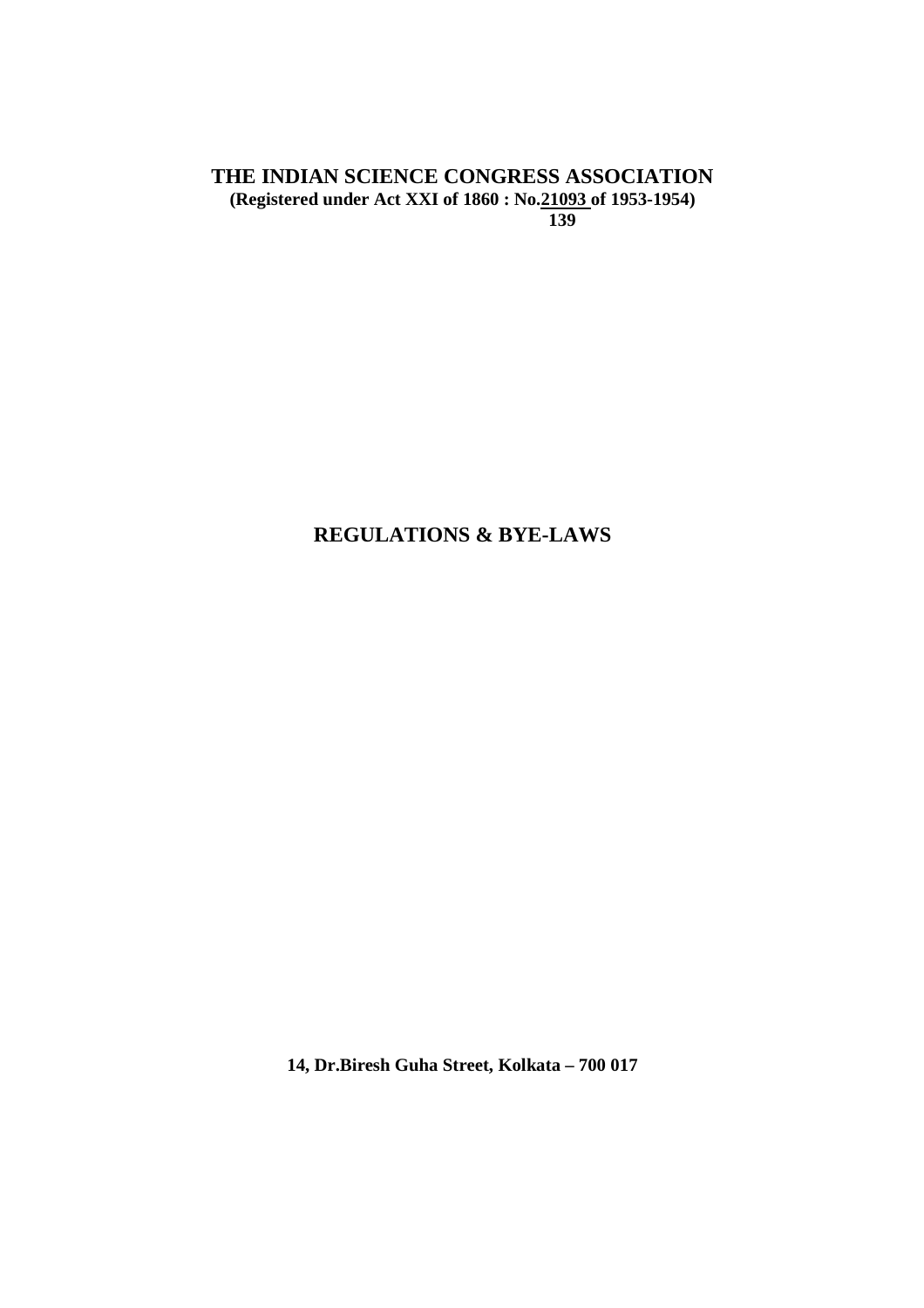## **THE INDIAN SCIENCE CONGRESS ASSOCIATION (Registered under Act XXI of 1860 : No.21093 of 1953-1954) 139**

**REGULATIONS & BYE-LAWS** 



**14, Dr.Biresh Guha Street, Kolkata – 700 017** 

**\_\_\_\_\_\_\_\_\_\_\_\_\_\_\_\_\_\_\_\_\_\_\_\_\_\_\_\_\_\_\_\_\_\_\_\_\_\_\_\_\_\_\_\_\_\_\_\_\_\_\_\_\_\_\_\_\_\_\_\_\_ April 1, 2012**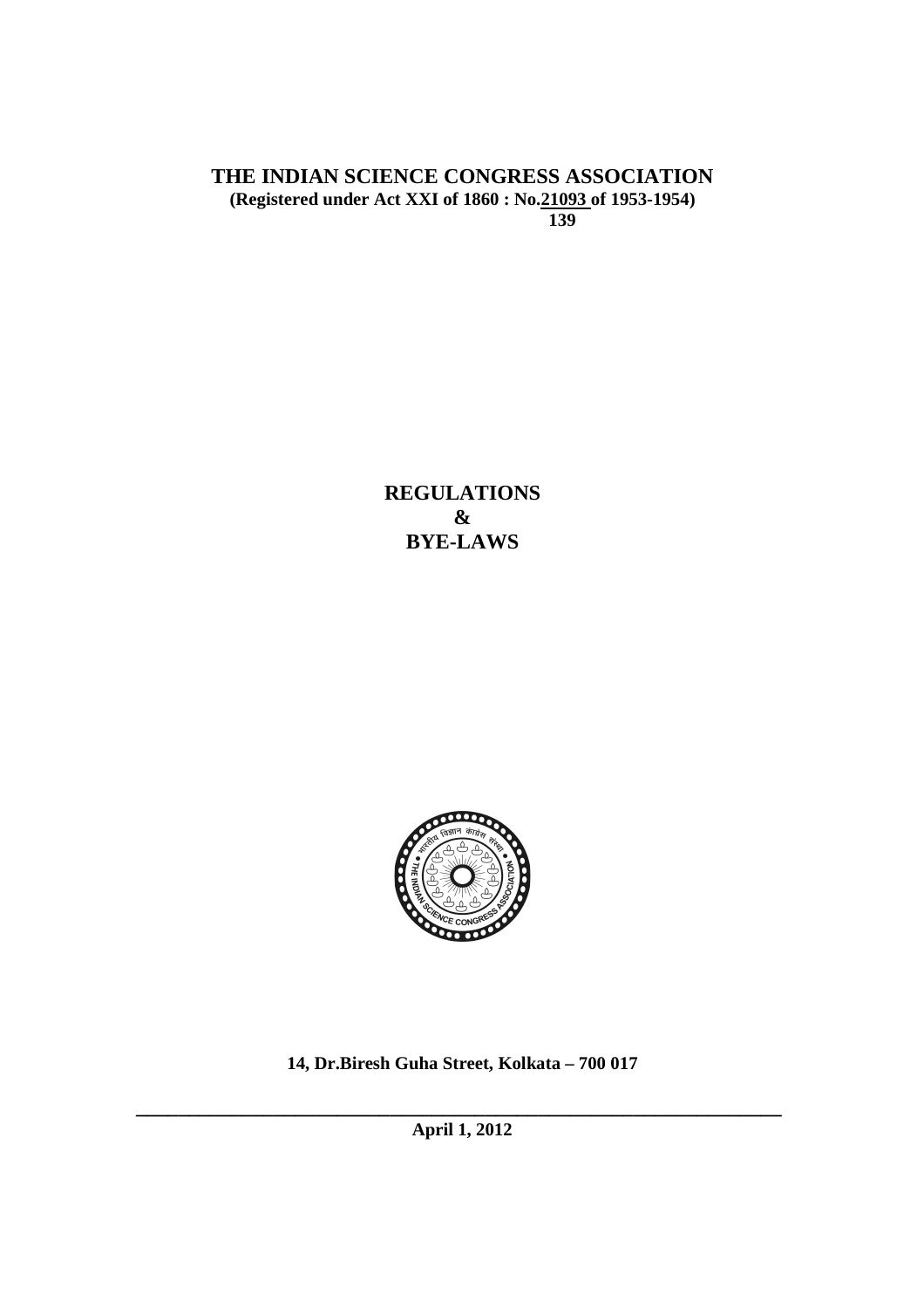| <b>MEMORANDUM OF ASSOCIATION-1-3</b>                                     | $\mathbf{1}$   |
|--------------------------------------------------------------------------|----------------|
| <b>REGULATIONS</b>                                                       | $\mathbf{1}$   |
| MEMBERS AND SUBSCRIPTION-Regulation 4                                    | 1              |
| RIGHTS AND PRIVILEGES-Regulation 5-6                                     | 3              |
| <b>OFFICIAL YEAR-Regulation 7</b>                                        | 3              |
| EXECUTIVE COMMITTEE-Regulation 8-9                                       | 3              |
| POWERS AND DUTIES OF THE EXECUTIVE COMMITTEE-Regulation 10               | $\overline{4}$ |
| MEETINGS OF THE EXECUTIVE COMMITTEE-Regulation 11                        | 6              |
| COUNCIL-Regulation 12-13                                                 | 6              |
| <b>GENERAL BODY-Regulation 14-15</b>                                     | 7              |
| GENERAL PRESIDENT-Regulation 16                                          | 8              |
| <b>GENERAL SECRETARIES-Regulation 17</b>                                 | 10             |
| TREASURER-Regulation 18                                                  | 12             |
| TERMS OF OFFICE OF GENERAL SECRETARIES<br>AND TREASURER-Regulation 19-20 | 14             |
| LOCAL SECRETARIES AND ORGANISING<br>COMMITTEE-Regulation 21-22           | 14             |
| SECTIONAL OFFICERS AND SECTIONAL<br>COMMITTEES-Regulation 23-25          | 14             |
| DUTIES OF THE EXECUTIVE SECRETARY - Regulation 26                        | 18             |
| <b>STATUTORY COMMITTEES-Regulation 27</b>                                | 18             |
| APPLICATIO N FOR MEMBERSHIP-Regulation 28                                | 21             |
| CHANGE OF REGULATIONS -- Regulation 29                                   | 21             |
| <b>BYE-LAWS</b>                                                          | 23             |
| ADDRESSES OF SECTIONAL PRESIDENTS-Bye-Laws 1                             | 23             |
| PROCEDURE FOR COLLECTION OF PAPERS FOR THE SECTIONS-<br>Bye-Laws 2       | 23             |
| SUBMISSION OF PAPERS-Bye-Laws 3                                          | 23             |
| PUBLICATION OF PROCEEDINGS-Bye-Laws 4                                    | 25             |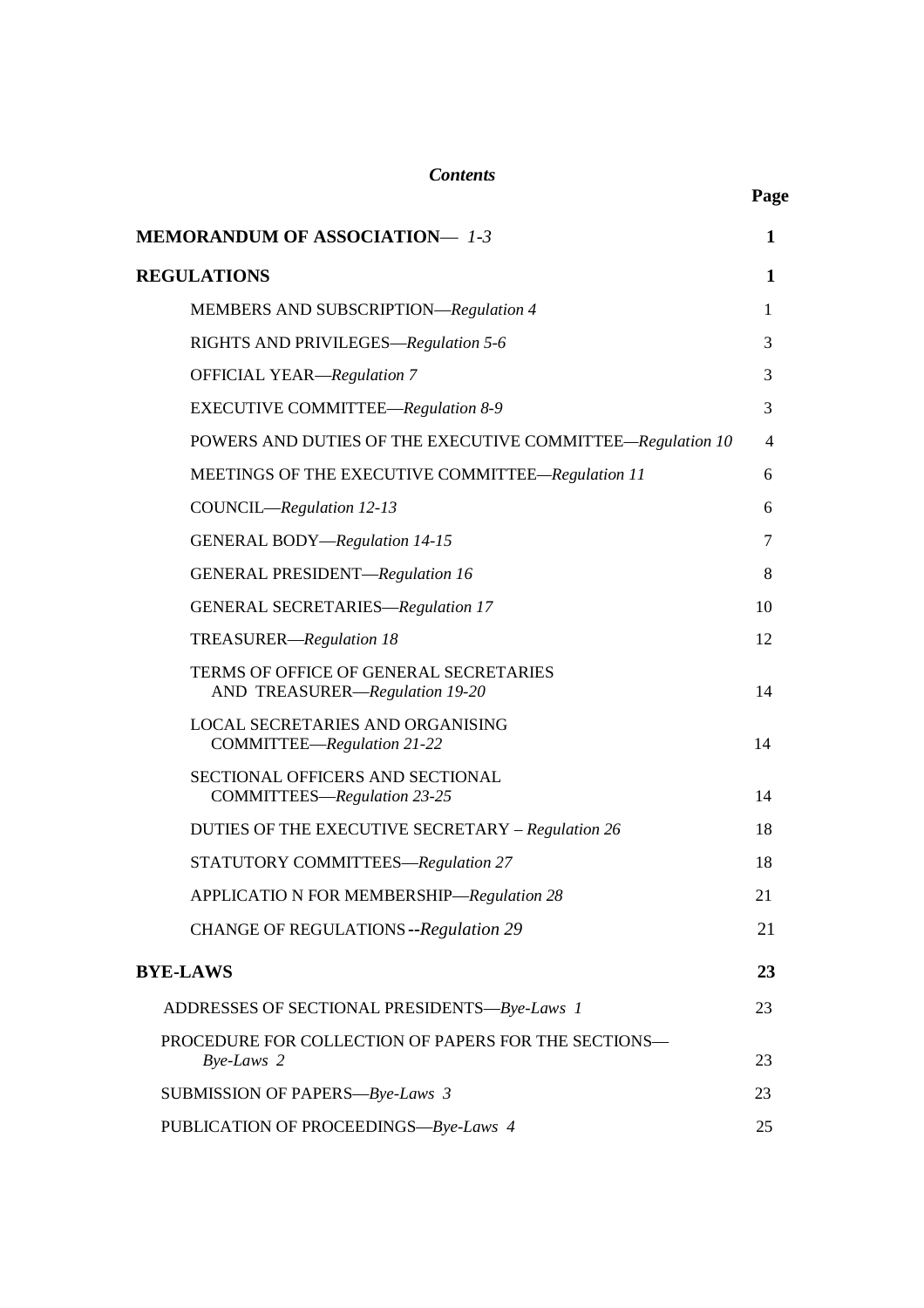## **MEMORANDUM OF ASSOCIATION OF THE INDIAN SCIENCE CONGRESS ASSOCIATION (Registered under Act XXI of 1860 : No.21093 of 1953-1954) 139**

- 1. The name of the Society is The Indian Science Congress Association, hereafter called the Association.
- 2. The Registered Office of the Association shall be situated at 14, Dr.Biresh Guha Street, Kolkata-700 017 in the State of West Bengal.
- 3. The objects of the Association shall be :-
	- (a) To advance and promote the cause of Science in India;
	- (b) To hold an annual Congress at a suitable place in India;
	- (c) To publish such proceedings, journals, transactions and other publications as may be considered desirable;
	- (d) To secure and manage funds and endowments for the promotion of Science including the rights of disposing of, or selling all or any portion of the properties of the Association;
	- (e) To do and perform any or all other acts, matters and things as are conducive to, or incidental to, or necessary for the above objects.

## **REGULATIONS**

#### **MEMBERS AND SUBSCRIPTION**

- 4. The Association shall consist of Members, Honorary Members, Sessional Members, Students Members, Institutional Members, Individual Donors and Institutional Donors.
	- (A) Membership of the Association shall be open to all persons with graduate or equivalent academic qualifications, interested in the advancement of science in India.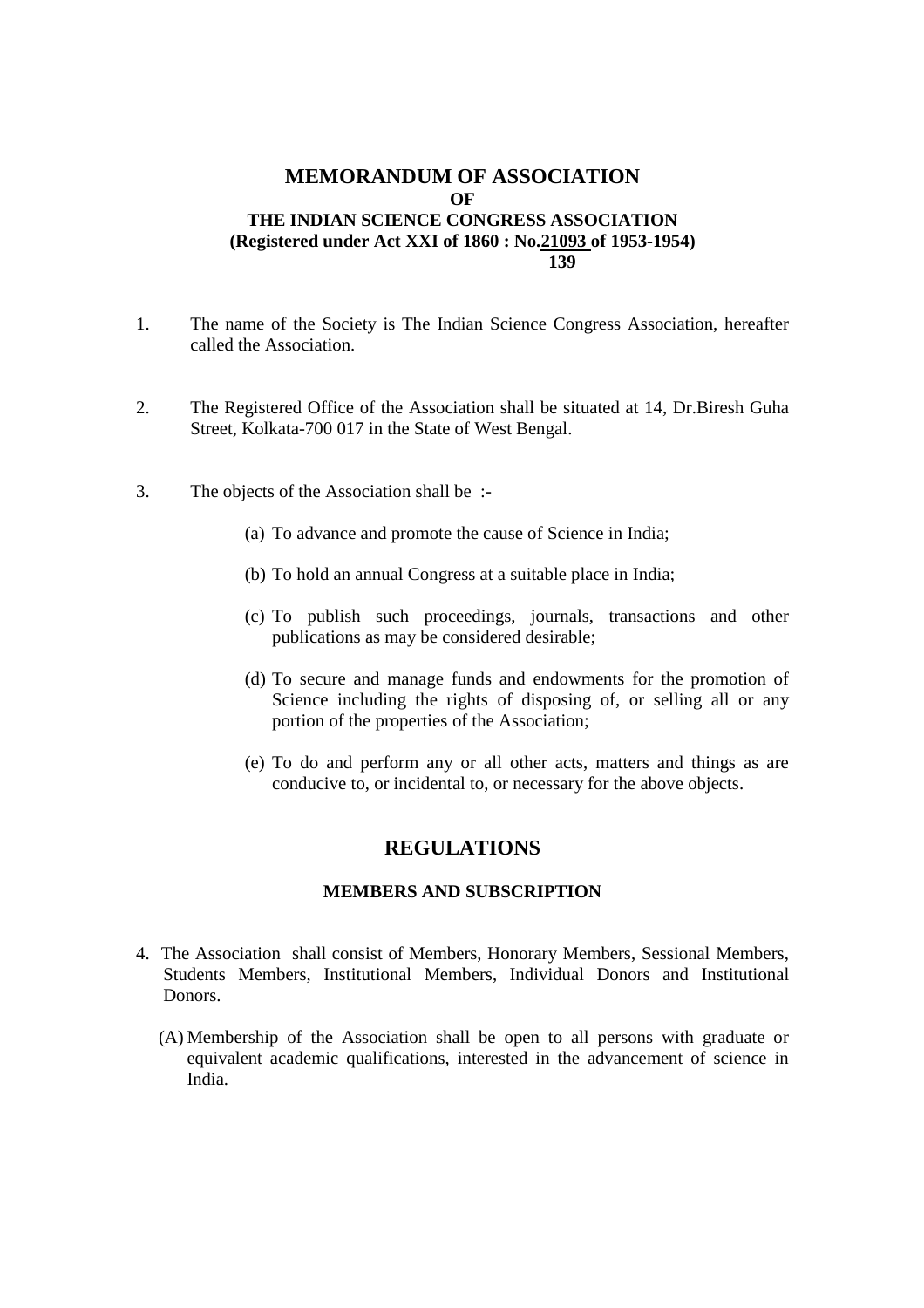The Annual subscription of a member shall become due on the  $1<sup>st</sup>$  April of each year. Any one whose subscription does not reach the office on or before the  $15<sup>th</sup>$  July in any year, shall lose the right of voting and/or holding any office of the Association for the year. A member failing to pay the annual subscription by the end of March following shall cease to be a member.

- (B) Honorary Members of the Association shall be persons eminent for their contributions to science or who have rendered valuable service to the cause and development of science and its application for human welfare. Total number of such members shall be limited to 25 of whom not more than two shall be elected annually by the Council, by not less than two-thirds majority, on the recommendation of the Executive Committee. Such election shall be reported to the General Body at its Annual Meeting.
- (C) Sessional Members shall be those who join the Association for the Session only.
- (D) A person studying at the undergraduate may be enrolled as a Student Member provided his application be duly certified by the Principal/Head of the Department.
- (E) An Institution paying a subscription as stipulated by the Association from time to time, shall be eligible to nominate one person as its representative to attend the Annual Session of the Science Congress. An Institutional Member shall be eligible to receive, free of cost, a copy of the complete set of Proceedings of the Annual Science Congress Session as also a copy each of the Association's journal, Everyman's Science.
- (F) A person paying the prescribed donation and possessing necessary academic qualification as in the case of a Member, shall be an individual Donor of the Association. He shall have all rights and privileges of a Member during his lifetime.
- (G) An institution paying the prescribed amount shall be an Institutional Donor of the Association, which shall have the right to nominate one person as its representative to attend Annual Session of the Science Congress. An Institutional Donor shall be eligible to receive, free of cost, a copy of the complete set of Proceedings of the Annual Science Congress Session as also the Association's journal, Everyman's Science.
- (H) Different categories of members shall pay subscription as decided by the Executive Committee from time to time.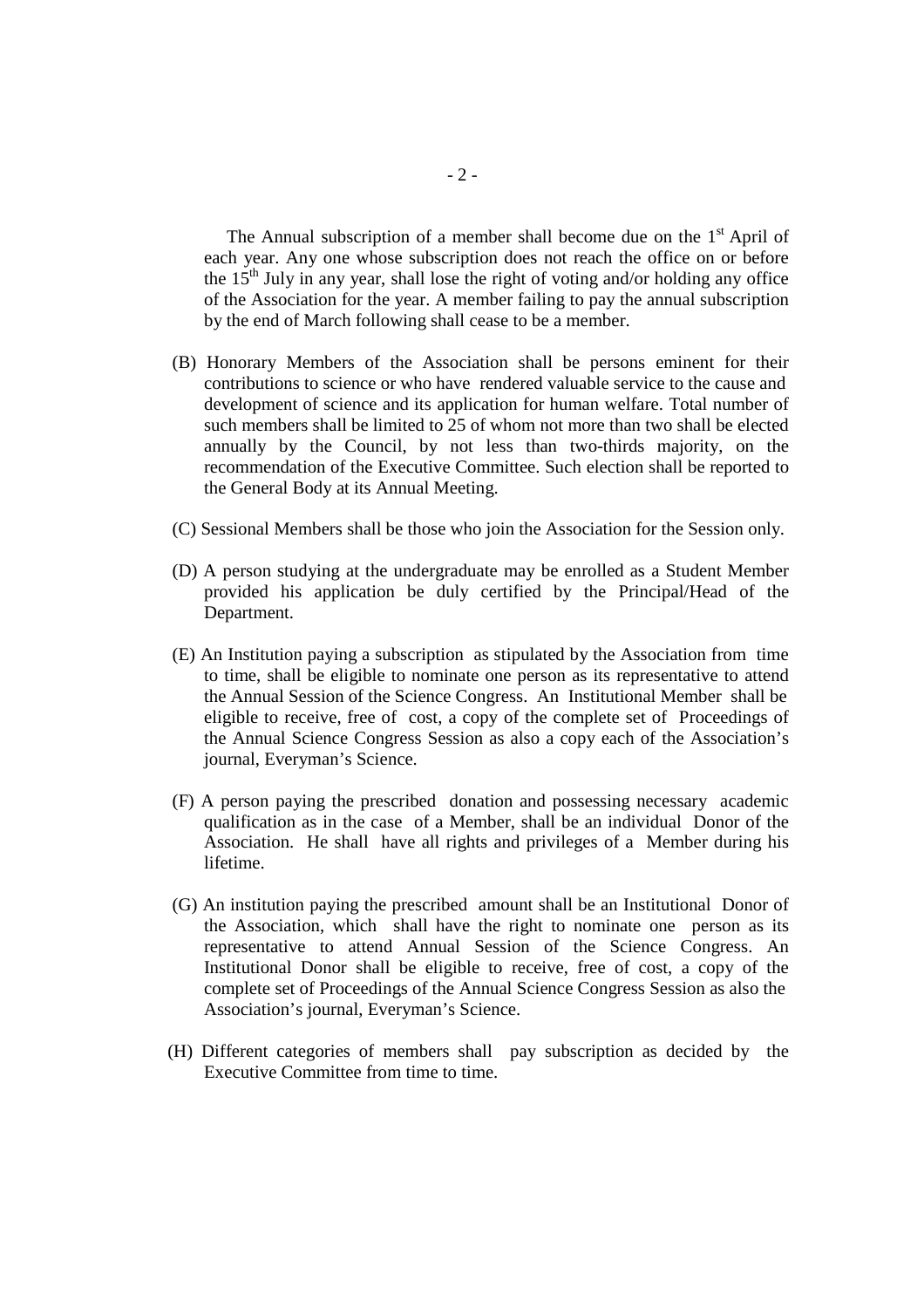### **RIGHTS AND PRIVILEGES**

- 5. A Member of the Association shall have the following rights and privileges—
	- (A)To contribute papers for presentation at the Session of the Congress.
	- (B) To receive free of charge, the usual publications issued by the Association for the Session and copies of Everyman's Science. A Member shall also be entitled to purchase other priced publications at a concessional rate.
	- (C) To seek election for any office of the Association provided the subscription is received by 15<sup>th</sup> July.
	- (D)An Honorary Member shall have the rights and privileges of a member but shall not be eligible to hold any office.
- 6. (A) A Sessional Member shall have the right to receive free of charge, the usual publications issued by the Association relating to the Session of the Congress of which he/she is a member. A Sessional Member shall not have the right to vote or to hold any office. A Sessional Member shall not be eligible to participate in the business meetings of the Sections and the General Body.
	- (B) A Student Member shall have the right to submit papers for presentation at the Session of the Congress of which he is a member, provided such papers be communicated through a Member, or an Honorary Member of the Association. He/She shall not have the right to vote or to hold any office. A Student Member shall not be eligible to participate in the Business meetings of the Sections and the General Body.

## **OFFICIAL YEAR**

7. The official year of the Association shall be from  $1<sup>st</sup>$  April to  $31<sup>st</sup>$  March of the following year. The same shall also be the financial year.

#### **EXECUTIVE COMMITTEE**

- 8. There shall be an Executive Committee for the administration of the Association.
- 9. (A) The Executive Committee shall consist of the General President, the Immediate Past General President, the General President-Elect, the two General Secretaries, the Treasurer and ten members elected by the General Body, and Secretary or his nominee, Department of Science and Technology, Government of India.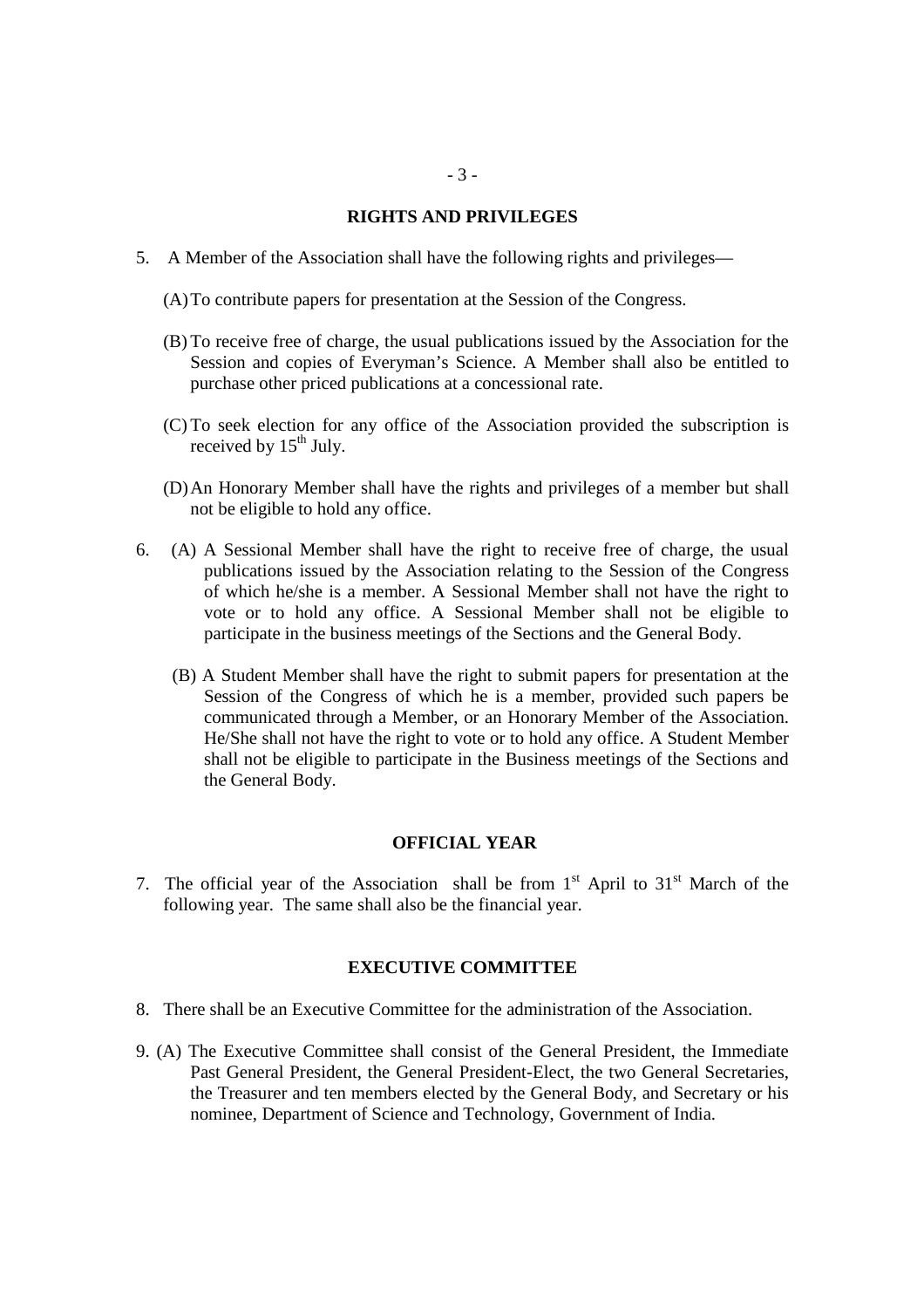- (B) For the purpose of election of 10 members to the Executive Committee by the General Body a Member with voting right (annual subscription being received by 15<sup>th</sup> July) or an Honorary Member may propose the name of any Member with voting right. No Member shall be allowed to propose more than one name. Such proposal, along with consent of the nominee, must reach the General Secretary (Membership Affairs) on or before the  $10<sup>th</sup>$  September. The nominee shall have the right to withdraw his/her nomination by writing to the General Secretary (Membership Affairs) by  $25<sup>th</sup>$  September. The Executive Committee shall scrutinise the nominations. It may add upto three names or delete names for the Executive Committee by three-fourth majority of members present at the meeting of the Executive Committee. In respect of names added, consent shall be secured before treating these nominations as valid. The valid nominations shall be circulated to all Members with voting rights and Honorary Members for election to Executive Committee by postal ballot. The ballot papers shall be scrutinised and counted by the General President or his nominee and such of the General Secretaries as are present at the Session and the result of the ballot shall be announced at the meeting of the Executive Committee.
- (C) If any vacancy occurs in the Executive Committee after the Annual Session, but before the first Statutory Meeting, such a vacancy shall be filled up by the next person in the voting list of the Session, in case the vacancy occurs after the first Statutory Meeting, the Executive Committee shall fill up such vacancy.
- (D) Ten elected Members as in 9.(A) who have served on the Executive Committee for three successive years, shall not be eligible for election as members of the Executive Committee for a period of two years thereafter.
- (E) The Executive Committee shall co-opt as its members not more than two Local Secretaries for the ensuing Session of the Congress.

#### **POWERS AND DUTIES OF THE EXECUTIVE COMMITTEE**

- 10. The powers and duties of the Executive Committee shall be as follows
	- (A) To manage the affairs of the Association and for this purpose to frame such regulations, as may be deemed necessary for the efficient administration of the Association, provided always that such regulations not being inconsistent with any thing contained in these Regulations and that they be reported to the next meeting of the Council and the General Body.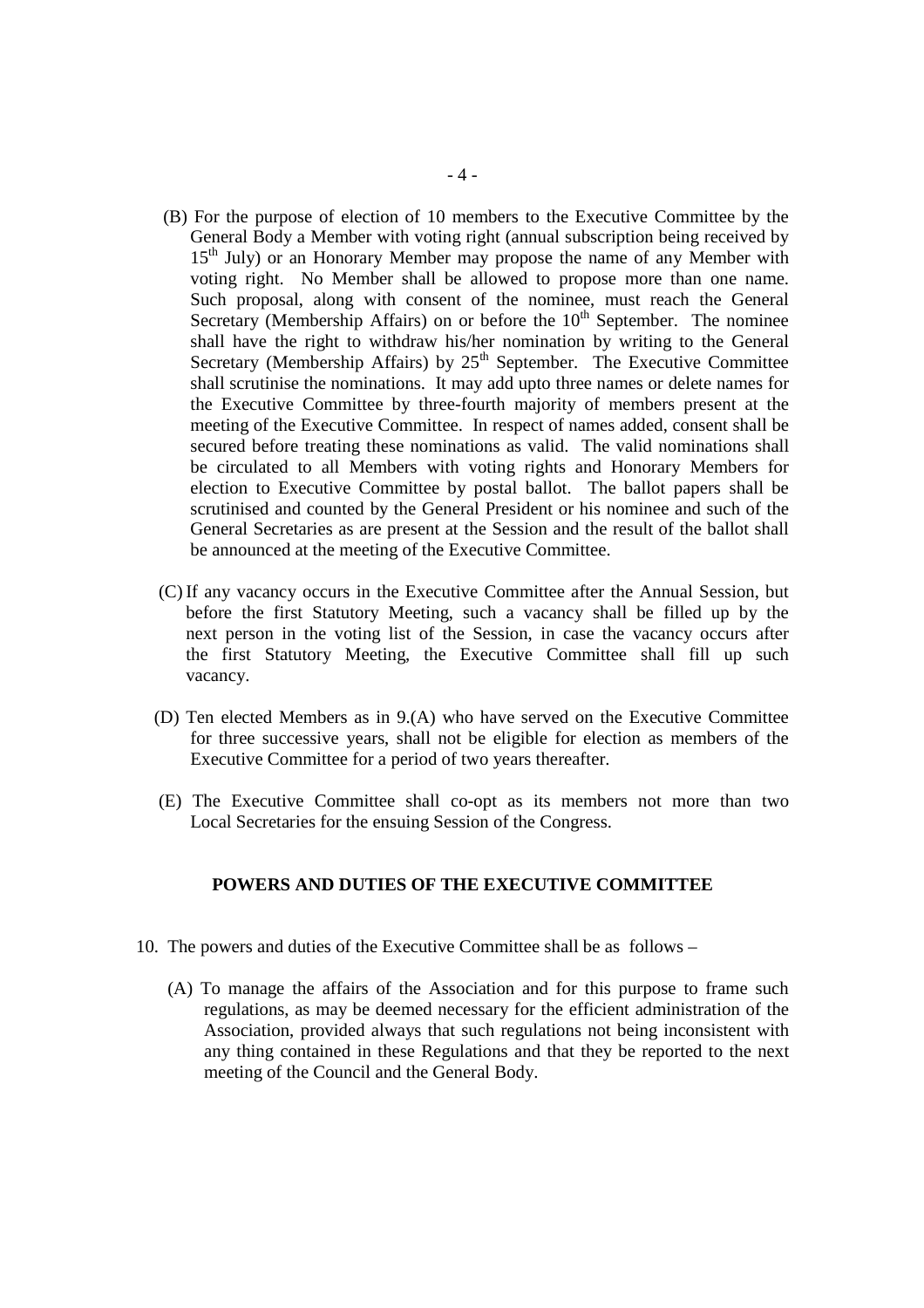- (B) The Executive Committee shall recommend names to the Council for the election of (i) General President, (ii) General Secretaries, and (iii) Treasurer.
- (C) To consider in the first instance all important questions of policy.
- (D) To have the power to refuse admission or to expel any individual/institution/ donor from membership of the Association.
- (E) To consider and to present to the General Body at its Annual Meeting, the Annual Report of the working of the Association and also the Audited Statement of the Income and Expenditure for the preceding financial year, the balance in hand, the assets and liabilities, together with the budget of the estimated income and expenditure of the ensuing financial year as submitted by the Finance and Establishment Committee, and appointment of Auditor.
- (F) To appoint salaried officers and staff as may be considered necessary and to prescribe their conditions of the service as recommended by the Finance and Establishment Committee.
- (G) To direct and manage the publication of the Proceedings and other publications of the Association through the Publication Committee.
- (H) To determine the constitution and to constitute of (i) an Advisory Committee every three years to discuss and advise on issues relating to the role; structure and function of the Association as may arise from time to time; (ii) a Finance and Establishment Committee every year which shall draft the budget, finalise the statement of accounts of the Association, deal with the cadre and recruitment rules and conditions of service, etc; (iii) a Publication Committee every year to help in editing the publications of the Association; (iv) an Endowment Committee every year to recommend matters related to endowments of the Association; and (v) a Standing Committee on Science and Society every three years to discuss various facets of Science and its Social Relations, to set-up Panel(s) on different subjects and to follow-up their recommendations/suggestions.
- (I) To constitute any other Committee(s)/Sub-committee(s) which may be considered necessary and to specify their terms of reference.
- (J) To enforce the Regulations and Bye-Laws, and generally to carry out the objects of the Association.
- (K) To frame Bye-Laws from time to time to conduct the business of the Executive Committee or any Committee appointed by it or of any Sub-Committee appointed by the latter.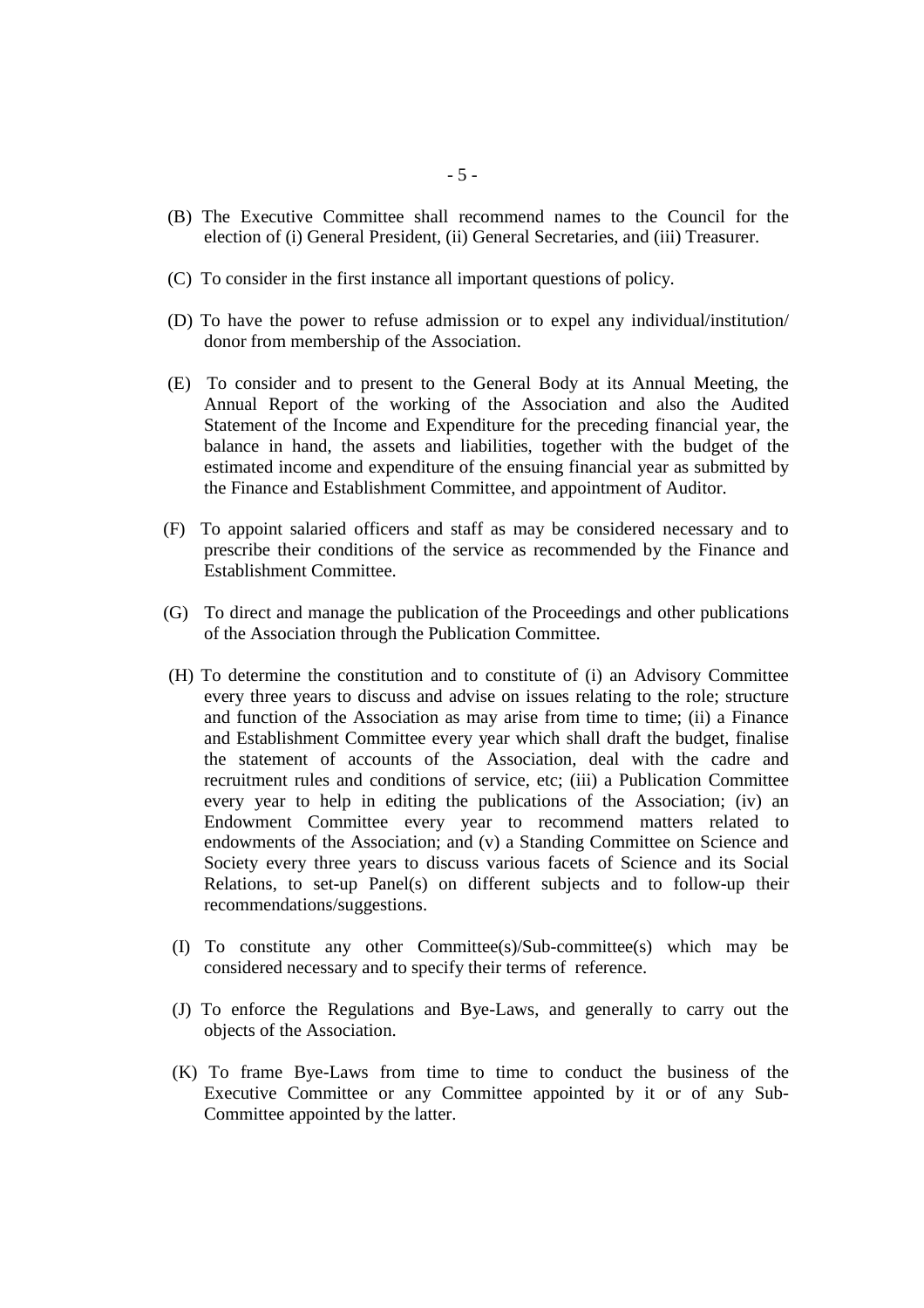(L) To frame Bye-Laws from time to time to be approved by the Council and the General Body for the internal administration of the Association provided that such Bye-Laws are not in conflict with any of the Regulations.

### **MEETINGS OF THE EXECUTIVE COMMITTEE**

- 11. (A) There shall be three Statutory Meetings of the Executive Committee—one in Kolkata in May, and two at the venue of the Science Congress, one in October and the other during the Congress. Additional meetings, as may be necessary, may also be held. Notice for a such meeting, along with Agenda, shall be sent out at least a fortnight before the date of the meeting. Emergency meetings may, however, be convened by the General Secretaries, at the instance of the General President, giving a week's notice.
	- (B) The ordinary method of voting shall be by show of hands, but on demand, the votes shall be taken by ballot.
	- (C) The General President/Chairman shall be entitled to vote. When votes are equal, he shall have a casting vote.
	- (D) Minutes of the proceedings of every meeting of Executive Committee shall be taken during its progress, by one of the General Secretaries, and in case of his absence by one of the members, whom the Chairman/General President may appoint for the purpose. The minutes shall afterwards be circulated to all members of the Executive Committee.
	- (E) Seven members shall form a quorum.

### **COUNCIL**

- 12. There shall be a Council for considering all policy and business matters as may be referred to by the Executive Committee.
- 13. (A) The Council shall consist of (i) Members of Executive Committee, (ii) all such Members or Honorary Members of the Association who have held office as General President, General Secretary or Treasurer, (iii) Sectional Presidents (iv) seven members of the Association elected by the General Body, (v) one member to be nominated by The Kolkata Municipal Corporation, (vi) Editor-in-Chief of Everyman's Science, and (vii) a nominee of Indian National Science Academy (INSA) Council who is a member of ISCA.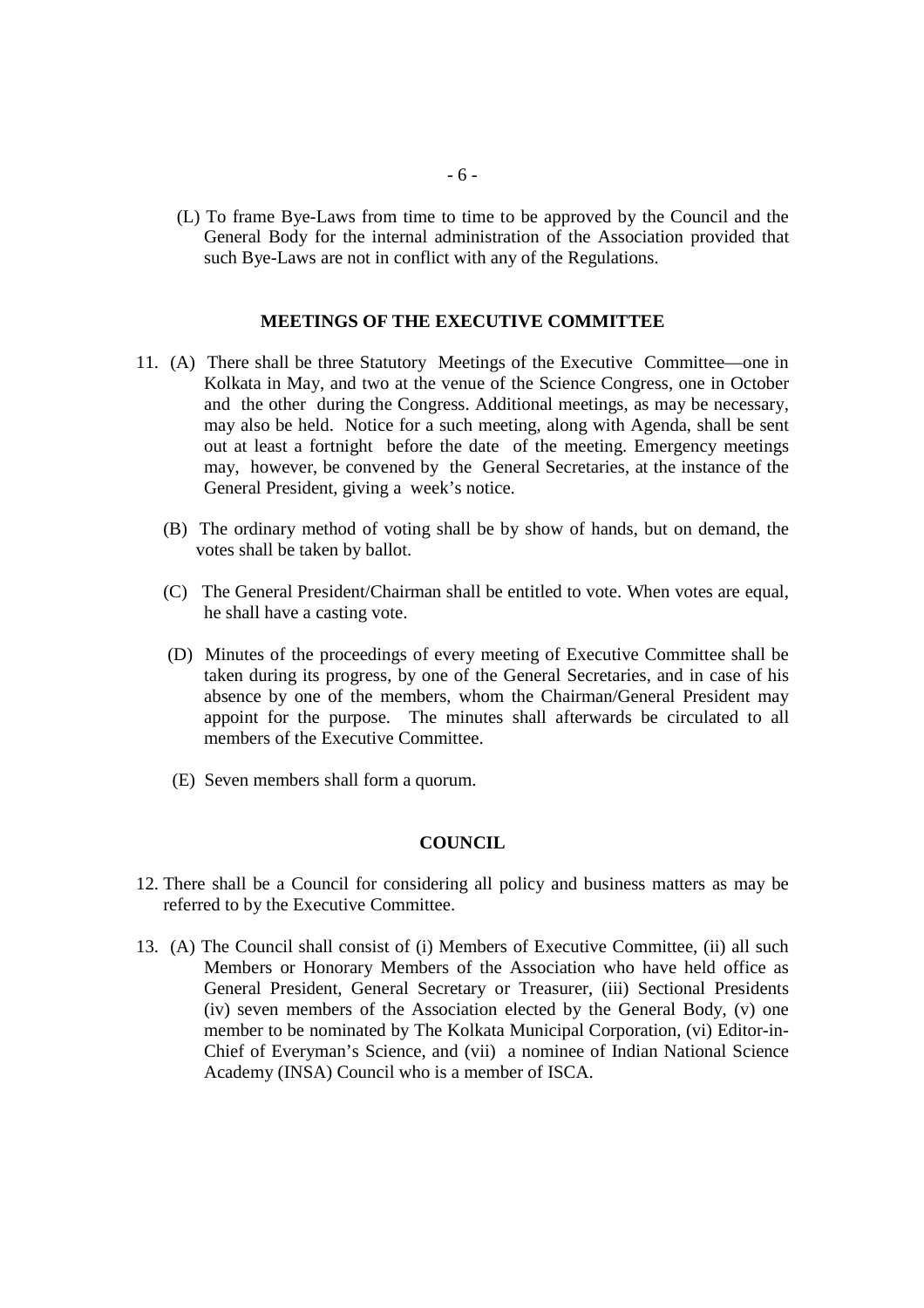- (B) For the election of 7 members to the Council by the General Body, any Member with voting right (annual subscription being received by  $15<sup>th</sup>$  July) or an Honorary Member may propose the name of a Member with voting right No Member shall be allowed to propose more than one name. Such proposal, alongwith consent of the nominee, must reach the General Secretary (Membership Affairs) on or before the  $10<sup>th</sup>$  September. The nominee shall have the right to withdraw his/her nomination by writing to the General Secretary (Membership Affairs) by  $25<sup>th</sup>$  September. The Executive Committee shall scrutinise the nominations. It may add upto three names or delete names for the Council by three-fourth majority of members present at the meeting of the Executive Committee. In respect of names added, consent shall be secured before treating these nominations as valid. The valid nominations shall be circulated to all Members with voting rights and Honorary Members for election to Council by postal ballot. The ballot papers shall be scrutinised and counted by the General President or his nominee and such of the General Secretaries as are present at the Session and the result of the ballot shall be announced at the meeting of the Executive Committee.
- (C) If any vacancy occurs in the Council after the Annual Session but before the first Statutory Meeting, such a vacancy shall be filled up by the next person in the voting list of the Session. In case the vacancy occurs after the first Statutory Meeting, the Executive Committee shall fill up such vacancy.
- (D) Seven elected Members as in 13.(A)(iv) who have served on the Council for three successive years, shall not be eligible for election as members of the Council for a period of two years thereafter.
- (E) Three statutory meetings of the Council shall be held during the year including one at Kolkata and two at the venue of the Science Congress, One in October and the other during the Annual Congress.
- (F) One third of members shall form a quorum.

#### **GENERAL BODY**

- 14. There shall be a General Body consisting of all the Members (with voting right) and Honorary Members of the Association.
- 15 (A) The Annual Meeting of the General Body shall be held during each Session of the Congress. One third of the Members with voting right personally present at the commencement of the meeting shall form the quorum for this meeting. The business of the meeting shall be ordinarily as follows :-
	- (i) Confirmation of the minutes of the last meeting;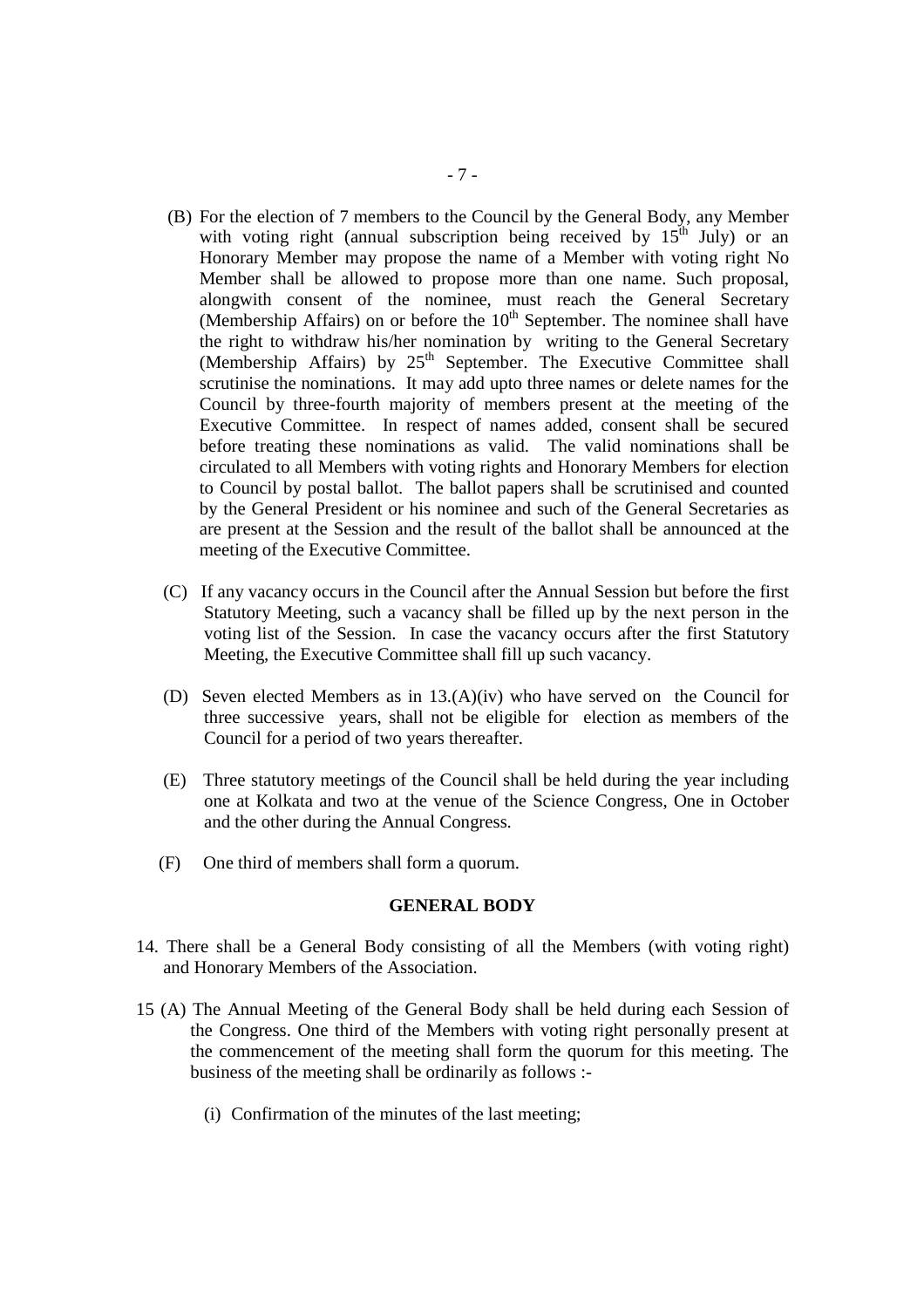- (ii) Announcement of the results of elections of General President, General Secretaries, Treasurer, Members of the Executive Committee and Council, Sectional Presidents and Sectional Recorders, Members of all Sectional Committees;
- (iii) Announcement of the names of the awardees under ISCA Young Scientists' Programme;
- (iv) Announcement of the names of those judged as best poster presented during the Congress;
- (v) Recommendations on the Focal Theme;
- (vi) Annual Report along with Audited Statement of Accounts of the previous year;
- (vii) Appointment of an Auditor;
- (viii) Venue of the next Session and announcement of its Focal Theme;
- (ix) Any other matter with the permission of Chair.

 Decisions shall ordinarily be taken by a show of hands of the majority of members present and voting at the meeting. Any member may, however, demand a ballot on any question and the ballot shall be taken at the meeting.

 (B) An Extra-ordinary General Body Meeting shall be convened to discuss any specific matter during the Session of the Congress if requisition signed by not less than 200 Members with voting right be received by the General Secretary (Membership Affairs) a month before the commencement of the Session.

#### **GENERAL PRESIDENT**

- 16. (A) The Association shall have a General President. The General President shall be elected annually by the Council from among three names recommended by the members of the Executive Committee in accordance with procedure laid down in the Regulations. The election shall be by postal ballot. The ballot papers shall be scrutinised by the Executive Committee at a meeting to be held prior to meeting of the General Body and the result shall be reported to the Executive Committee, Council and the General Body at its annual meeting.
	- (B) The General President shall assume office on the  $1<sup>st</sup>$  of April and relinquish on the  $31<sup>st</sup>$  March of the succeeding year.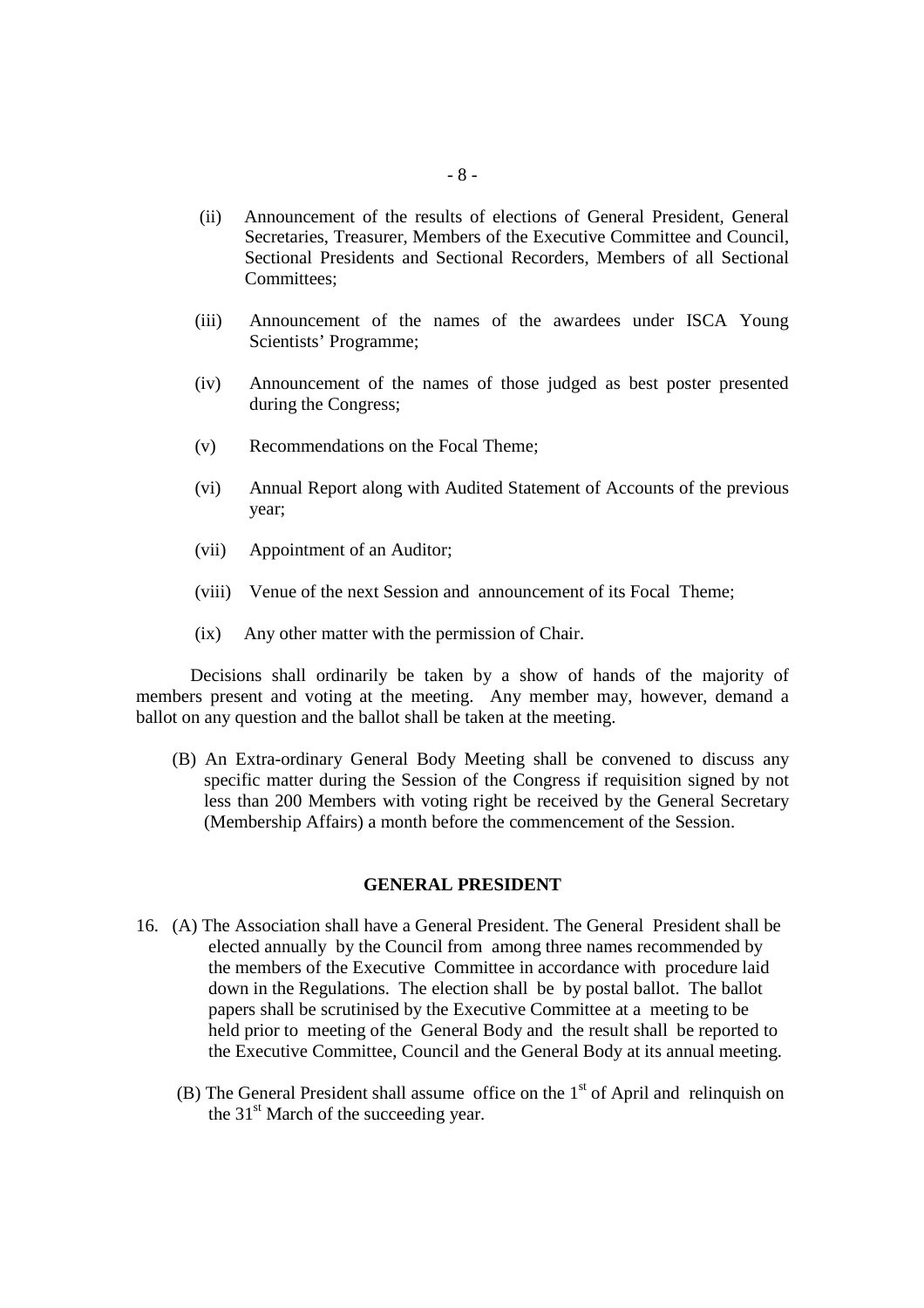- (C) Powers and duties of the General President shall be as follows :-
	- (i) He/she shall deliver his/her Address at the inauguration of the Annual Session and shall preside over the deliberations in the Plenary Session of the Focal Theme.
	- (ii) He/she shall be an ex-officio member of all Committees constituted by the Executive Committee and shall preside over meeting of the Executive Committee, the Council, the General Body and the Statutory Committees, and to regulate the proceedings at such meetings. In the absence of the General President, members of the body shall elect one among the members present to act as the Chairman.
	- (iii) He/she shall have the power of summoning through one of the General Secretaries a special meeting of the Executive Committee or of the Council giving a week's notice to all members thereof.
	- (iv) To ensure the effect being given to these Regulations.
	- (v) In absence of any definite Regulation on any questions likely to arise in connection with administration of the Association or in the case of a doubt as to the interpretation of any of the Regulations, the General President shall give a decision and his/her ruling or interpretation shall prevail for the time being.
- (D) Election of General President shall be as follows :-
	- (i) The General Secretary (Membership Affairs) shall invite nominations for the office of the General President of the Association by a circular letter to the members of the Council not later than the  $1<sup>st</sup>$  August. Such circular shall include a list of the General President of the past 15 years, and the scientific disciplines in which they had specialised. The nominee shall be a member with voting right.

 Nominations along with the consent of the nominee shall reach the General Secretary (Membership Affairs) not later than  $10<sup>th</sup>$  September.

 (ii) The General Secretary (Membership Affairs) shall circulate the nominations received to the nominees for information by  $15<sup>th</sup>$  September.

 They will have the right to withdraw if they so desire by writing to the General Secretary (Membership Affairs) by  $25<sup>th</sup>$  September.

 (iii) The nominations, along with withdrawal letter, if any, shall be placed for selection of three names before the statutory meeting of the Executive Committee to be held in October.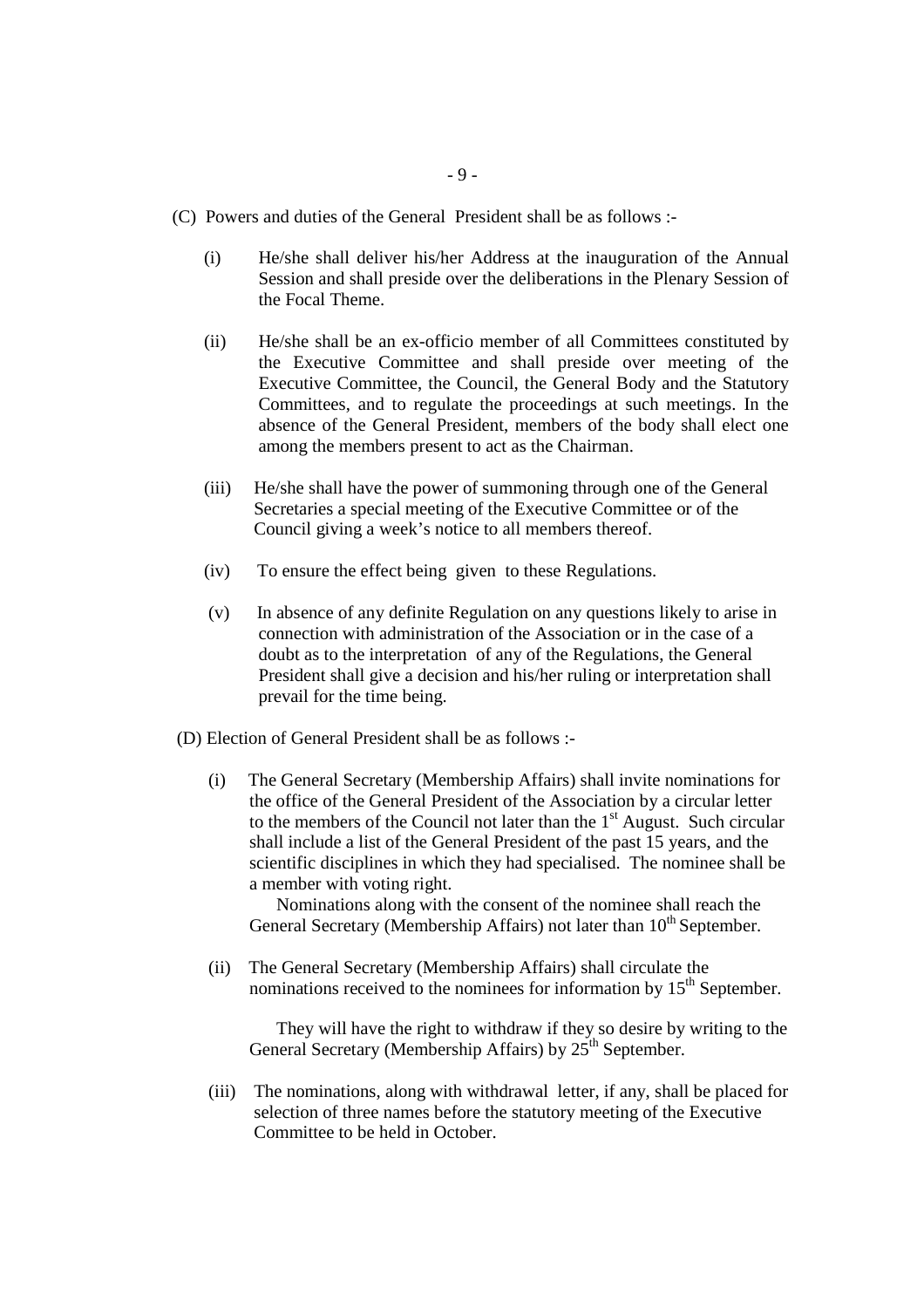If less than three names are available, the Executive Committee shall suggest other name or names to make the total of three names. In respect of name or names added, consent shall be secured before treating such nomination(s) as valid.

- (iv) The three names thus selected shall be circulated by the  $15<sup>th</sup>$  November to the members of the Council for election of the General President by postal ballot. The ballot papers shall reach the General Secretary (Membership Affairs) not later than  $15<sup>th</sup>$  December.
- (v) These ballot papers shall be scrutinised and counted as the General President may direct at a statutory meeting of the Executive Committee to be held on the day previous to the commencement of the Session of the Congress. In case of tie, this should be resolved by drawing of lots. The result of the election shall be announced by the General President at the meeting.
- (vi) The results shall be reported to the Council and the General Body.
- (vii) In the case of elected General President is unable to function as such, the Immediate Past General President or any one of the Past General Presidents will be invited by the Executive Committee to be General President of the Congress for the year.

#### **GENERAL SECRETARIES**

- 17. (A) There shall be two General Secretaries from among the Members with voting right viz. General Secretary (Membership Affairs) and General Secretary (Scientific Activities). They shall be elected by postal ballot by the Council from amongst two names recommended by the Executive Committee for the office of each of the General Secretaries in accordance with procedure laid down in the Regulations. The result of election shall be reported to the Executive Committee, Council and the General Body at the meetings during the Annual Session.
	- (B) Powers and duties of the General Secretaries shall be as follows :-
		- (i) The General Secretaries shall hold office for a period of three years from 1<sup>st</sup> April following the date of election.
		- (ii) To be ex-officio members of all Committees constituted by the Executive Committee.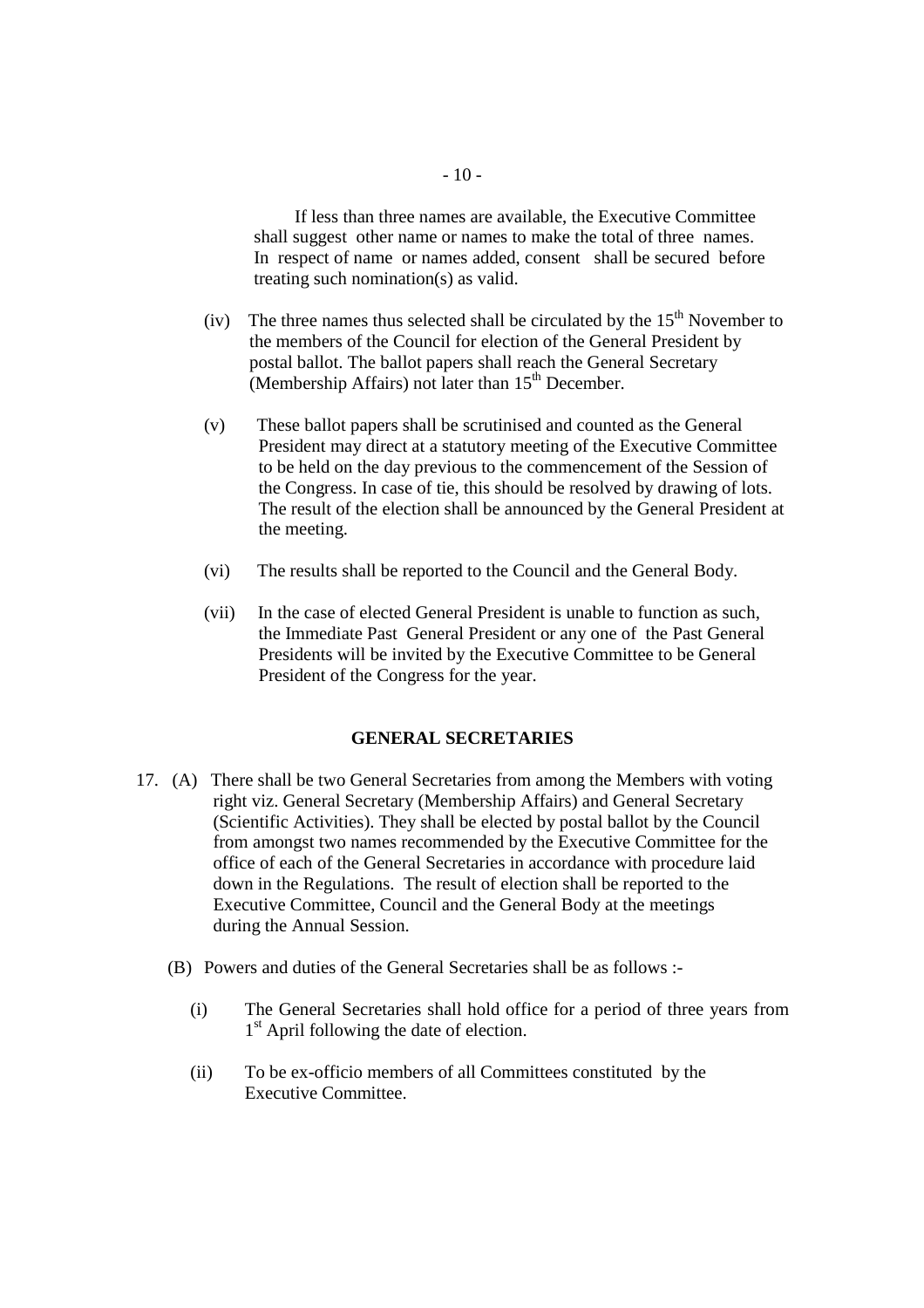- (iii) To conduct the affairs of the Association, in accordance with the Regulations, provided always that some of the powers and duties may be delegated, with the approval of the General President. The matter shall be reported at the next meeting of the Executive Committee.
- (iv) To record, or cause to be recorded, the proceedings of the meetings of the Association during their progress.
- (v) To be custodian of important documents and papers of the Association.
- (vi) To exercise supervision over exchange or sale of books and other publications of the Association and to report such sales or exchanges to the Executive Committee at the next meeting for approval.
- (vii) To delegate some of their powers and duties by mutual agreement among themselves, to the Local Secretaries during the Annual Session of the Congress.
- (viii) To exercise general supervision over the salaried staff and all affairs of the Association and to fine or suspend any member of the salaried staff for gross negligence of duty or misconduct. Cases of suspension shall be placed before the Executive Committee within a period of three months for consideration.
- (C) Election of General Secretaries shall be as follows :-
	- (i) The General Secretary (Membership Affairs) shall invite nominations for the office of the General Secretaries of the Association by a circular letter to the members of the Council not later than the  $1<sup>st</sup>$  August. The nominee should be a Member with voting right.

 Nominations along with the consent of the nominee shall reach the General Secretary (Membership Affairs) not later than  $10<sup>th</sup>$  September.

 (ii) The General Secretary (Membership Affairs) shall circulate the nominations received to the nominee for information by  $15<sup>th</sup>$  September.

 They will have the right to withdraw if they so desire by writing to the General Secretary (Membership Affairs) by  $25<sup>th</sup>$  September.

(iii) The nominations, along with withdrawal letter, if any, shall be placed for selection of two names for each of the offices of the General Secretaries before the statutory meeting of the Executive Committee to be held in October.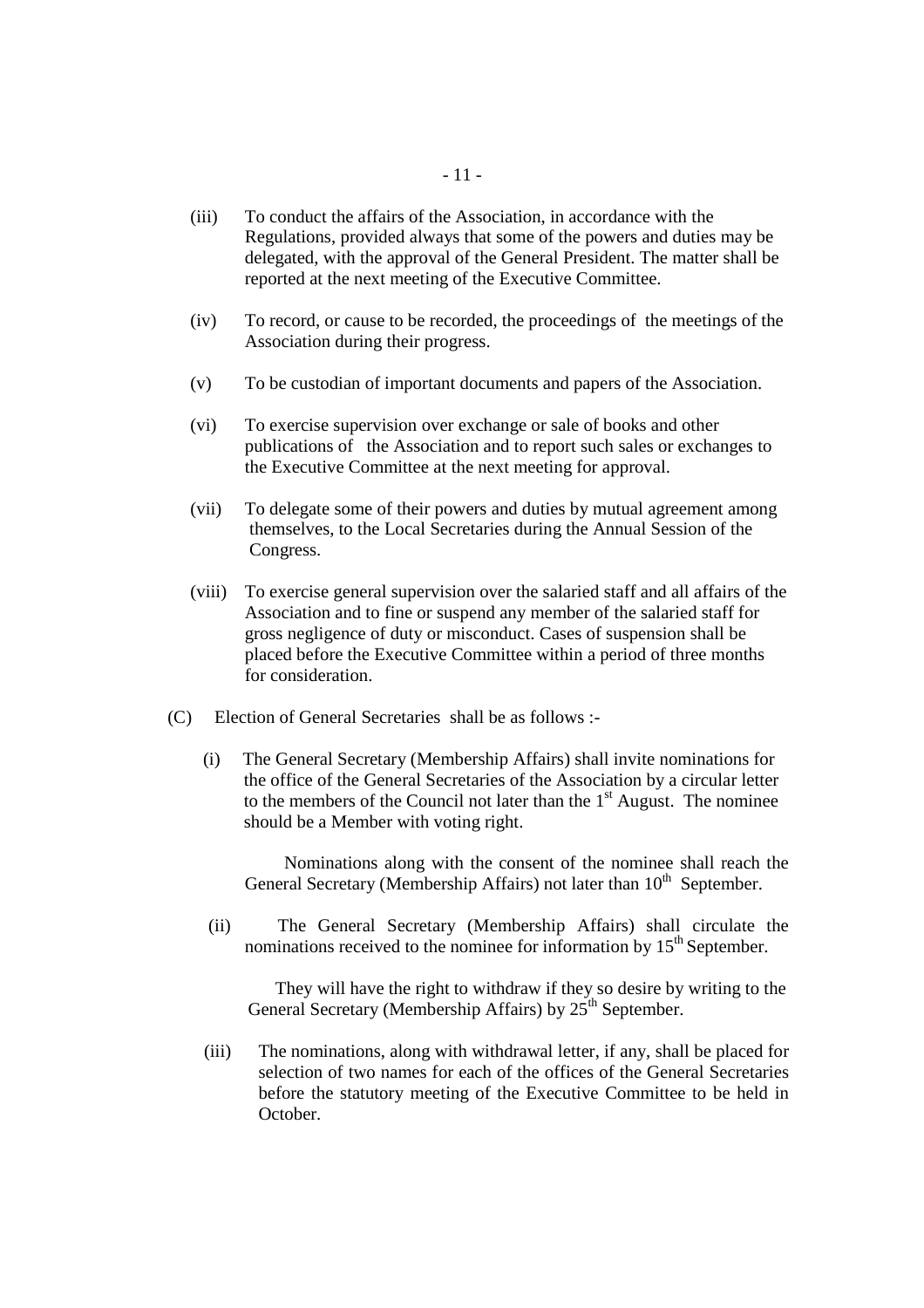If less than two names are available, the Executive Committee shall suggest other name or names, to make the total of two names. In respect of name or names added, consent shall be secured before treating such nomination(s) as valid.

- (iv) The two names thus selected shall be circulated by the  $15<sup>th</sup>$  November to the members of the Council for election of each of the officers by postal ballot. The ballot papers shall reach the General Secretary (Membership Affairs) not later than  $15<sup>th</sup>$  December.
- (v) These ballot papers shall be scrutinised and counted as the General President may direct at a statutory meeting of the Executive Committee to be held on the day previous to the commencement of the Session of the Congress. In case of tie, this should be resolved by drawing of lots. The result of the election shall be announced by the General President at the meeting.
- (vi) The result shall be reported to the Council and the General Body.

#### **TREASURER**

- 18. (A) There shall be a Treasurer elected by a postal ballot from amongst two names recommended by the Executive Committee from among the Members with voting right in accordance with procedure laid down in the regulations. The result of the election shall be reported to the Executive Committee, Council and the General Body at the meetings during the Annual Session.
	- (B) Powers and duties of the Treasurer shall be as follows :-
		- (i) He shall hold office for a period of three years from  $1<sup>st</sup>$  April following the date of election.
		- (ii) To be the Convener of the Finance Committee and also an ex-officio member of all Committees.
		- iii) To receive and hold jointly with the General Secretary (Membership Affairs) on behalf of and for the use of the Association all money received by the Association, to disburse all sums due from the Association and to keep accounts of all such receipts and disbursements.

 In the absence of General Secretary (Membership affairs) / Treasurer or Treasurer / General Secretary (Membership affairs) shall have the power to disburse any dues, jointly with the Executive Secretary. In the absence of the Executive Secretary, the Executive Committee shall have the Power to authorise any other officer.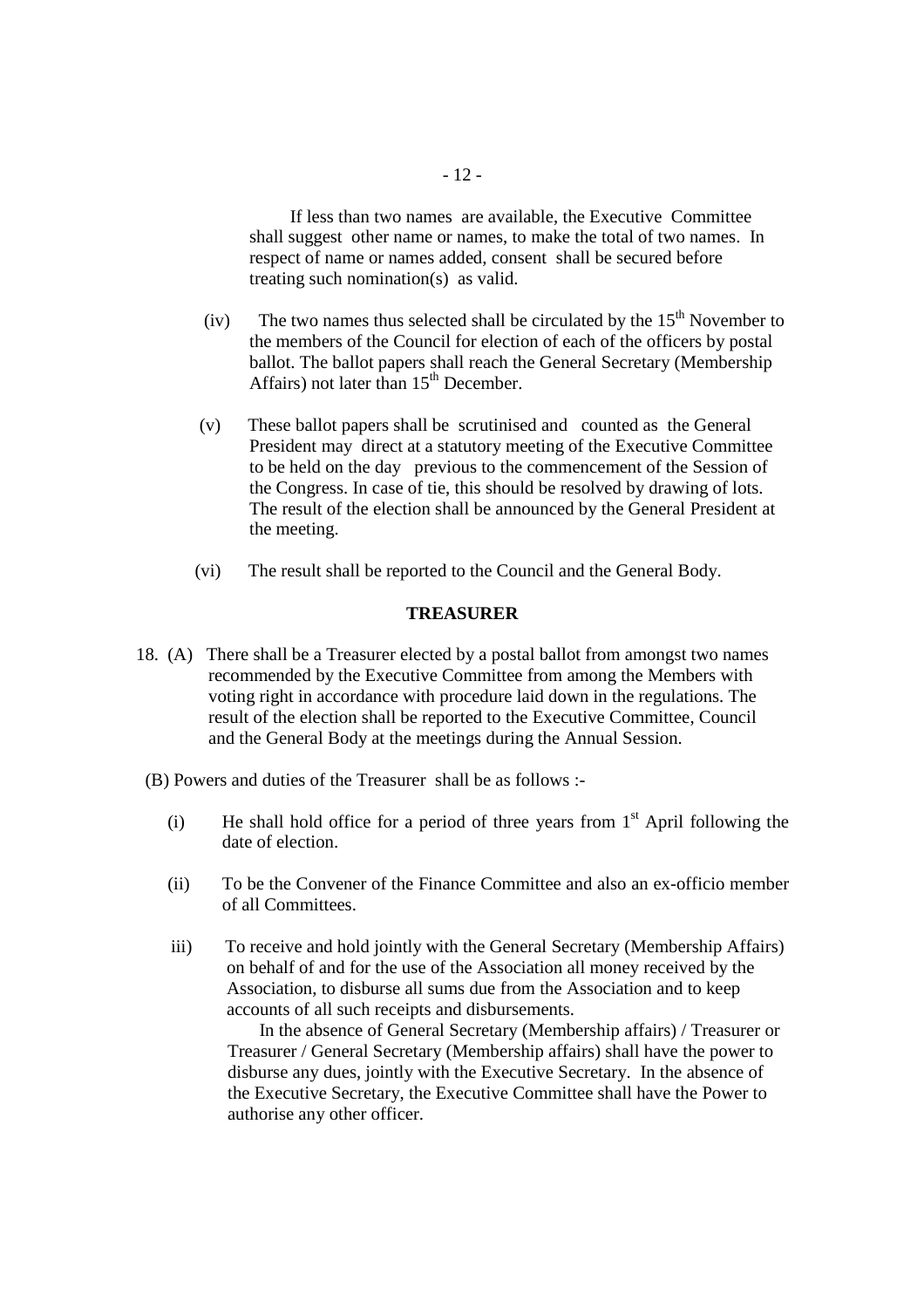- (iv) To submit all accounts and vouchers of receipts and disbursements annually to the Finance and Executive Committee for examination and also to the auditors when required by them.
- (v) To keep separate accounts of funds, if any, administered by the Association on behalf of government or any individual or organisation.

(C) Election of Treasurer shall be as follows :-

- (i) The General Secretary (Membership Affairs) shall invite nominations for the office of the Treasurer of the Association by a circular letter to the members of the Council not later than the  $1<sup>st</sup>$  August. The nominee should be a Member with voting right. Nominations along with the consent of the nominee shall reach the General Secretary (Membership Affairs) not later than  $10^{th}$  September.
- (ii) The General Secretary (Membership Affairs) shall circulate the nominations received to the nominee for information by  $15<sup>th</sup>$  September. They will have the right to withdraw if they so desire by writing to the General Secretary (Membership Affairs) by  $25<sup>th</sup>$  September.
- (iii) The nominations, along with withdrawal letter, if any, shall be placed for selection of two names before the statutory meeting of the Executive Committee to be held in October.

 If less than two names are available, the Executive Committee shall suggest other name or names, to make the total of two names. In respect of name or names added, consent shall be secured before treating such nomination(s) as valid.

- (iv) The two names thus selected shall be circulated by the  $15<sup>th</sup>$  November to the members of the Council for election of the Treasurer by postal ballot. The ballot papers shall reach the General Secretary (Membership Affairs) not later than  $15<sup>th</sup>$  December.
- (v) These ballot papers shall be scrutinised and counted as the General President may direct at a statutory meeting of the Executive Committee to be held on the day previous to the commencement of the Session of the Congress. In case of tie, this should be resolved by drawing of lots. The result of the election shall be announced by the General President at the meeting.
- (vi) The result shall be reported to the Council and the General Body.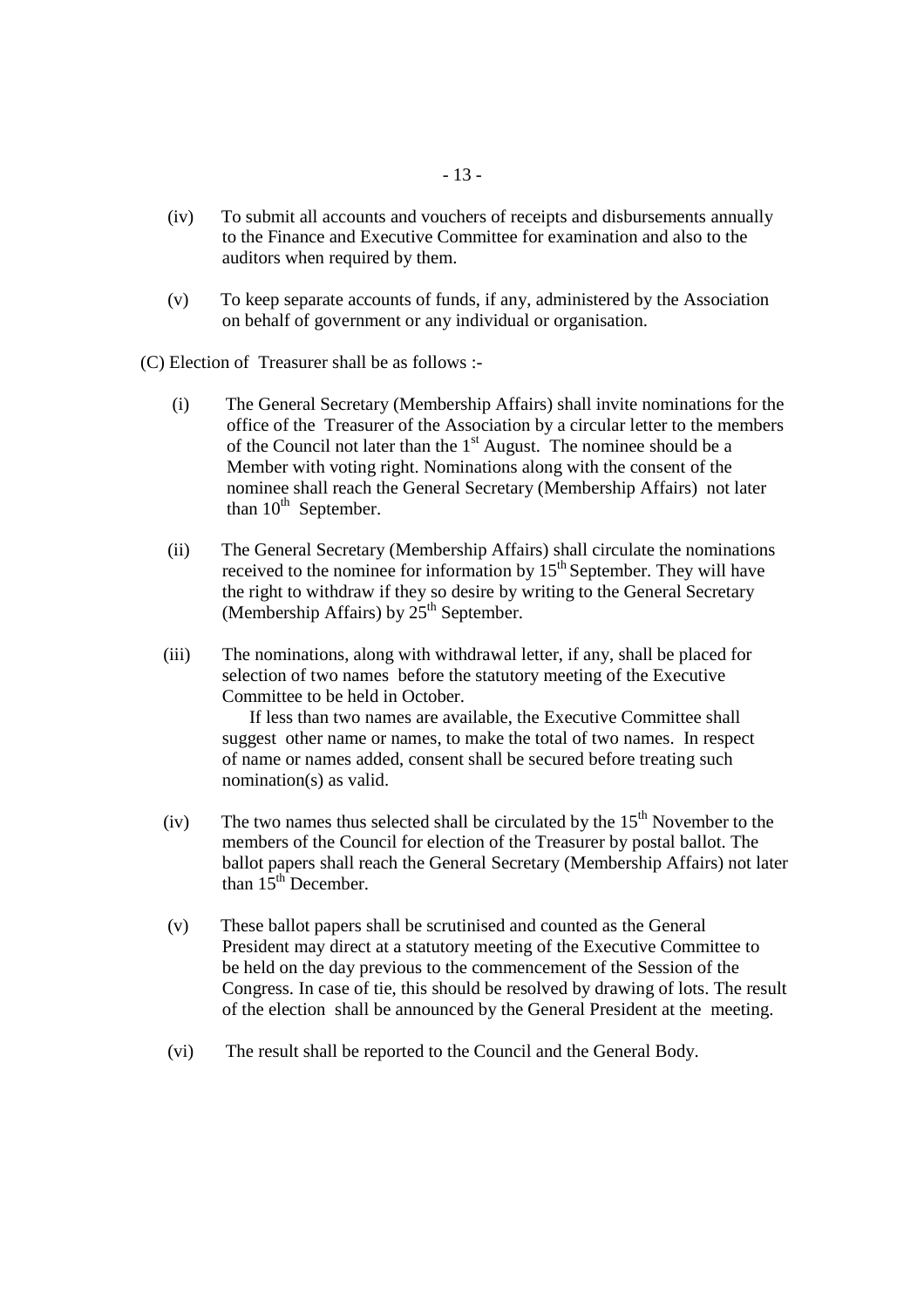## **TERMS OF OFFICE OF GENERAL SECRETARIES AND TREASURER**

- 19. The terms of office of each General Secretary and of the Treasurer shall be for a period of three years and they shall not be eligible for re-election to the same office for a period of two years after the termination of appointment.
- 20. In the event of an interim vacancy amongst the General Secretaries and the Treasurer, the Executive Committee shall have the power to appoint a General Secretary and/or the Treasurer from amongst the past General Secretaries and Treasurers till the regular incumbent is elected and takes over, as per Regulations.

### **LOCAL SECRETARIES AND ORGANISING COMMITTEE**

- 21. There shall be two or more Local Secretaries for each Session of the Congress. They shall be appointed by the Organisation inviting the Congress to hold the Session. Not more than two of the Local Secretaries as recommended by the host Institution shall be co-opted as members of the Executive Committee. Two Local Secretaries co-opted on the Executive Committee, must be Members with voting right.
- 22. There shall be an Organising Committee for each Session of the Congress to be constituted by the host Institution.

### **SECTIONAL OFFICERS AND SECTIONAL COMMITTEES**

23. For the purpose of scientific deliberations during the Session of the Congress, there shall be such Sections, corresponding to different branches of sciences, as may from time to time be constituted by the General Body on the recommendations of the Executive Committee and the Council. It shall be competent for any Section, after its first day's meeting at the Session, to hold its scientific meetings in sub-section, for the purpose of dealing conveniently with different groups of papers submitted to the Section for presentation. To conduct deliberations in each sub-section, a separate chairman and a rapporteur may be appointed by the Sectional President, in consultation with the Sectional Committee. Persons thus appointed will not however be considered as Sectional Officers. In each Section, there shall be the following Sectional Officers: The President, the Recorder and the Local Sectional Secretary, all being Members with voting right.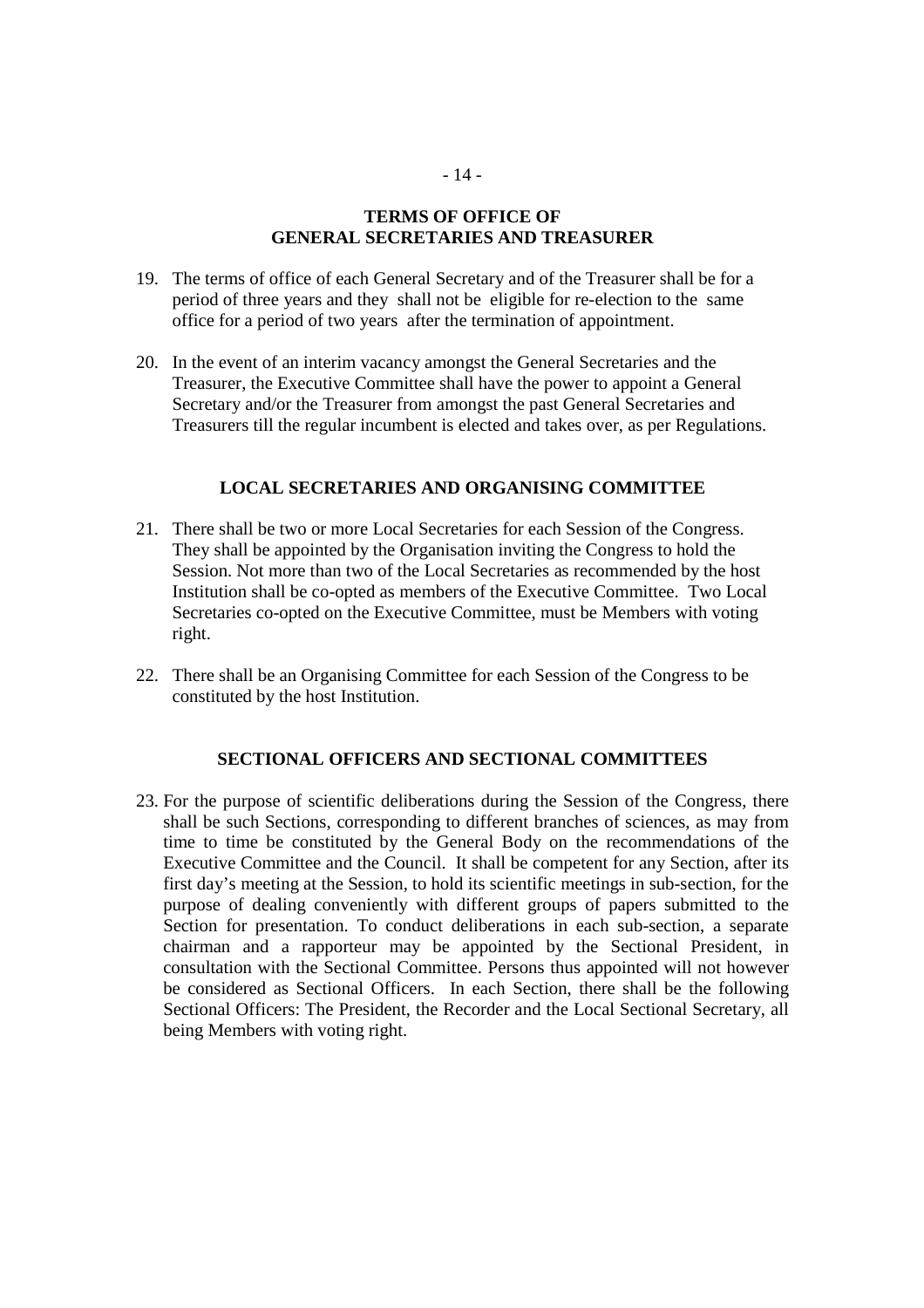- 24. The President and the Recorder shall be elected by the Sectional Committee from among the Members with voting right in accordance with procedure laid down in the Regulations for the purpose. There shall be a Local Sectional Secretary who shall be appointed by the Executive Committee, on the recommendation of the Local Secretaries.
- 25. (A) The Sectional President shall be elected annually. The term of office of the Recorder shall be for a period of two years following elections.
	- (B) The work of each Section shall be conducted by a Sectional Committee, which shall consist of the following :
		- (i) Sectional Officers (*vide* Regulation 23).
		- (ii) All Members with voting right who have been Presidents of the Section or who have served as Recorders for full term.
		- (iii) Four Members with voting right elected annually by the Members with voting right who have opted for participation in the concerned Section in accordance with the Regulations made for the purpose.
	- (C) The Sectional President and the Sectional Recorder shall be executive officers of the Section. They shall have power to act on behalf of the Sectional Committee in any matter of urgency, which can not be brought before the Sectional Committee for consideration, but they shall report such action to the Sectional Committee at its next meeting.
	- (D)The Sectional President shall be convener of the meetings of the Sectional Committee and shall preside over all meetings of the Committee. His/her ruling shall be final on all points of order that may arise.

 In the absence of the President at any meeting of the Sectional Committee the senior-most past President of the Section, present at the meeting, shall take the chair. In the absence of any past President, the Sectional Committee shall elect a Chairman for its meeting.

(E) The Sectional Committee shall meet prior to the first meeting of the Section, and thereafter during the Session, unless otherwise determined by the Sectional Committee.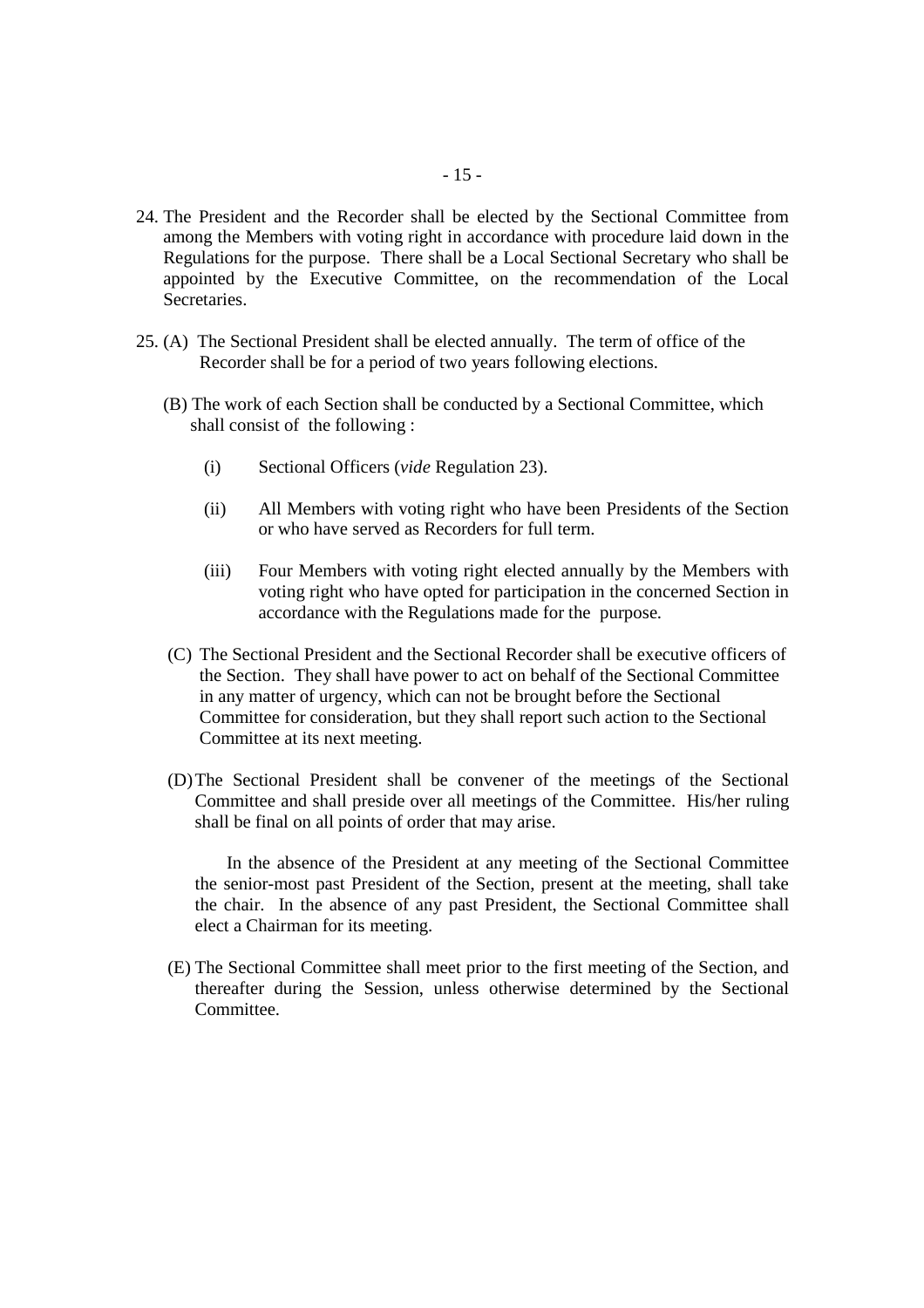- (F) The Sectional Recorder shall act as the Secretary of the Sectional Committee and shall maintain a proper record of the proceedings of the Sectional Committee and of the Section in a book provided for the purpose. The Local Sectional Secretary shall be responsible for all local arrangements for the work of the Section in consultation with the Local Secretaries.
- (G) Election of Sectional Presidents, Recorders and Members shall be as follows :-

#### *General :*

- (i) Only Members with voting right are eligible for being nominated or elected as President, Recorder or Members of a Sectional Committee.
- (ii) Each Member with voting right may designate one Section in which he wishes to be enrolled as a voting member.

 Members with voting right who do not designate the Section in which they wish to be enrolled, will not be entitled to vote for the election of members of the Sectional Committees.

(iii) No person shall serve concurrently in more than one Sectional Committee. If any past President or Recorder of a Section be elected as President or Recorder for some other Section, membership of the earlier Sectional Committee will cease.

#### **(A) Officers :**

 The Sectional President shall be elected annually, while the Sectional Recorder shall hold office for two years.

 Copies of printed forms inviting nominations for the offices of President and Recorder (when the office is vacant) for the ensuing session will be circulated to members of the respective Sectional Committees by the General Secretary (Membership Affairs) not later than the  $10<sup>th</sup>$  August. Such nominations of Members with voting right shall be accompanied by a statement of qualification of the nominees for the office and their willingness in writing to accept the same if elected thereto.

 Nominations along with a statement of qualification and the consent of the nominees shall reach the General Secretary (Membership Affairs) not later than  $10^{th}$ September.

 The nominee shall have the right to withdraw his/her nomination by writing to the General Secretary (Membership Affairs) by  $25<sup>th</sup>$  September.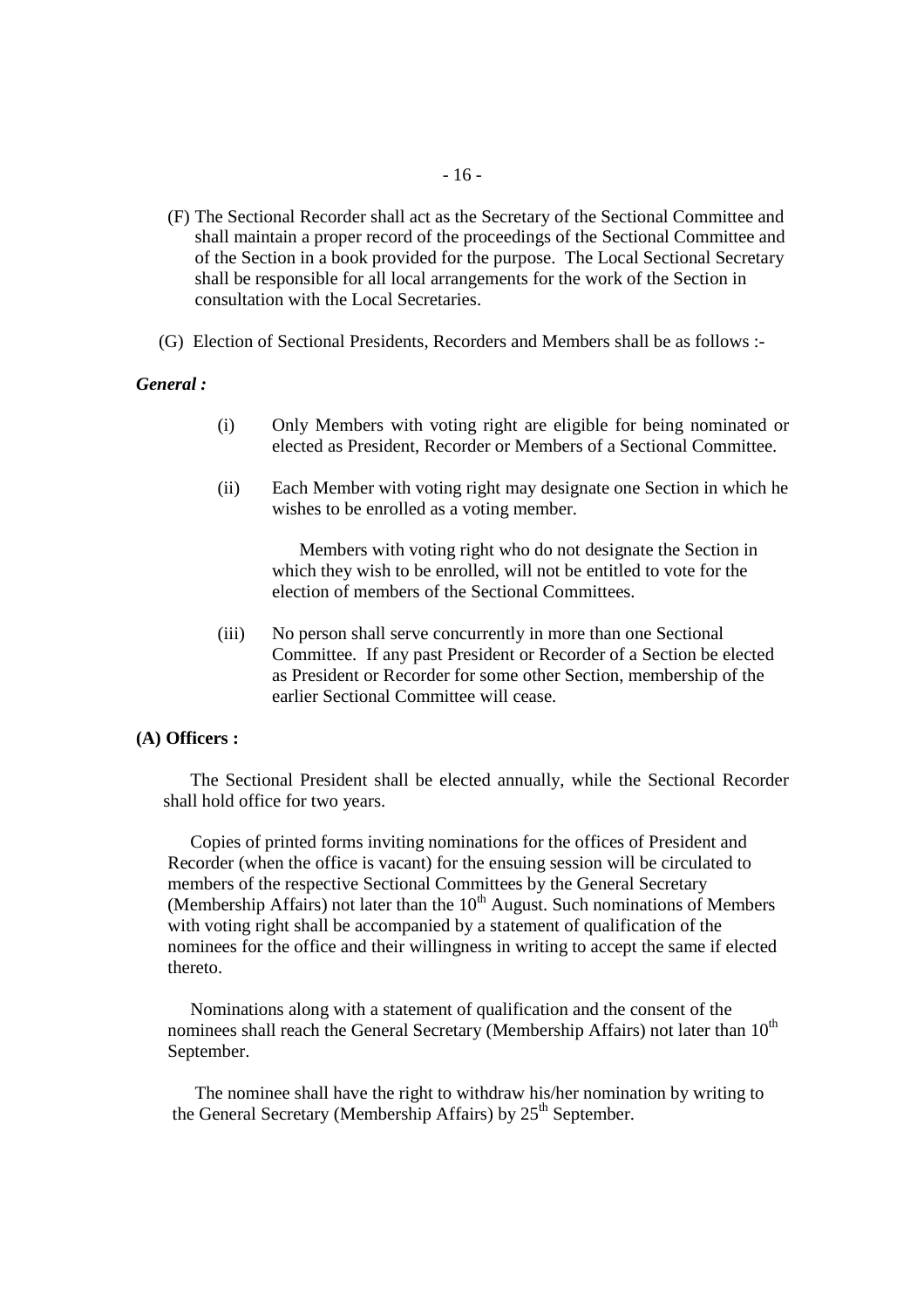The nominations will be placed before the Council in its October meeting. The Council will have the right to add or delete name(s), if necessary, to the list of nominations received in respect of any Section and will recommend the final panel or at most three names. In respect of name or names added, a statement of qualification of the nominee(s) for the office and their willingness in writing to accept the same, if elected thereto, shall be secured before treating such nomination(s) as valid.

The names thus selected shall be circulated by the  $15<sup>th</sup>$  November to the members of the Sectional Committee for election of President and Recorder (when the office is vacant) by postal ballot. The ballot papers shall reach the General Secretary (Membership Affairs) not later than  $15<sup>th</sup>$  December.

 These ballot papers shall be scrutinised and counted by a group of Council Members to be appointed by the Executive Committee in its meeting previous to the commencement of the Session of the Congress. In case of tie, this should be resolved by drawing of lots.

 The results of election shall be reported to the Executive Committee and the Council in their adjourned meeting and subsequently announced in the General Body meeting.

#### **(B) Members of the Sectional Committee:**

At the meeting of the Section held during the Session, persons enrolled as voting members of the section will be asked to propose the names of persons enrolled as voting members to serve the Sectional Committee. In proposing names steps should be taken so that the various branches of the discipline included in the Section and geographical regions within the country are represented.

 At the meeting of the Section, the Recorder shall write the names of the proposed candidates on the black board in alphabetical order. Members will vote by ballot.

 The results of voting shall be kept confidential and handed over to the Camp Office of the General Secretaries for scrutiny by the Executive Committee and announcement at the meeting of the Council and General Body. In case of a vacancy during the year, the vacancy may be filled up, if specially desired by the Executive Committee.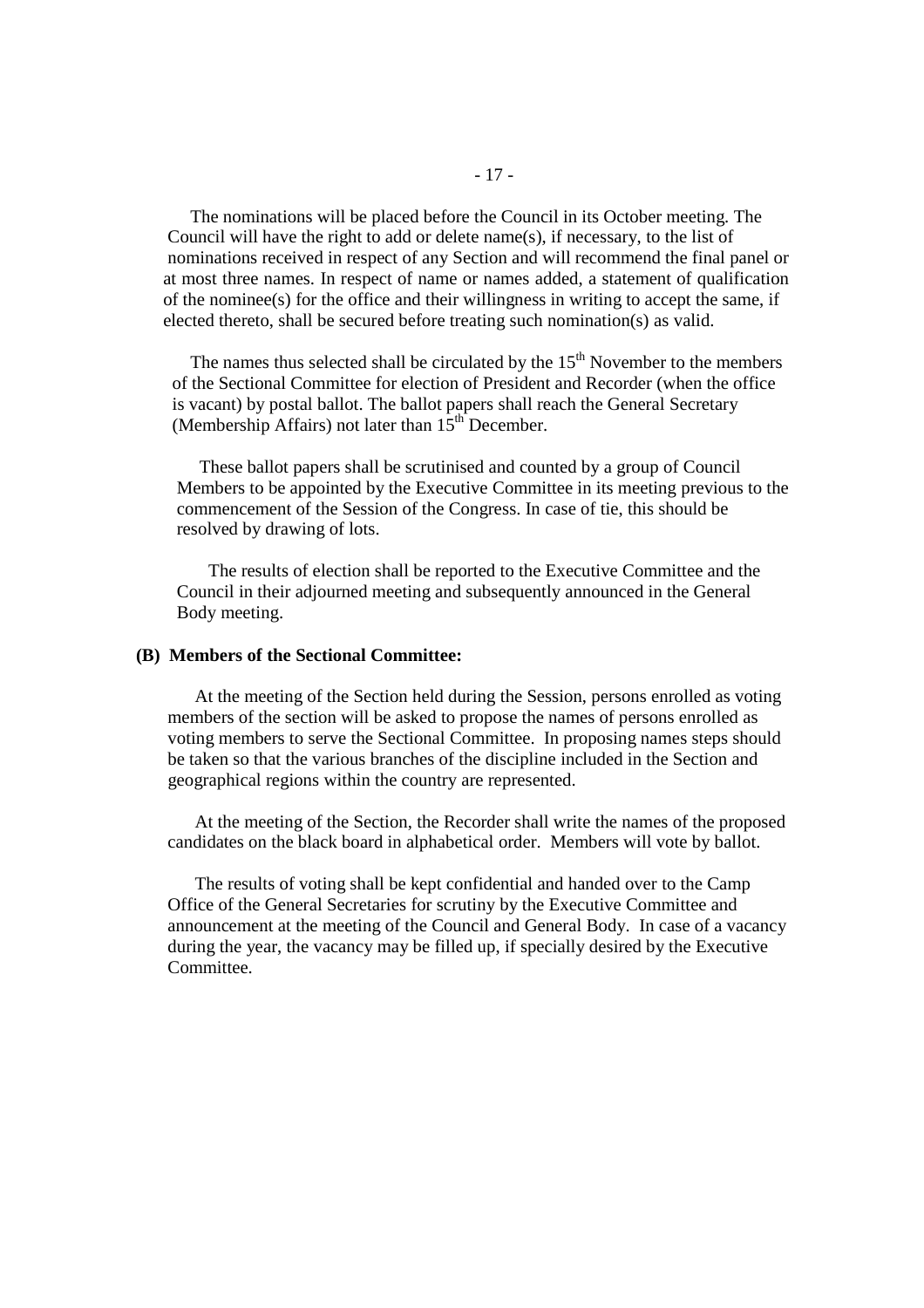### 26. **DUTIES OF THE EXECUTIVE SECRETARY**

The Executive Secretary shall be a full time employee of the Association. He shall have both the legal responsibilities and accountabilities and shall be responsible for general administration. He shall act under the supervision of a Coordination Committee consisting of General Secretaries and Treasurer. The disciplinary authority shall be the General President.

### 27**. STATUTORY COMMITTEES**

**(I) Advisory Committee :** An Advisory Committee shall be constituted every three years to discuss and advise on the issues relating to the role, structure and function of the Association as may arise from time to time for consideration by the Executive Committee. The composition of the Advisory Committee shall be as follows :

|     | <b>General President</b>           | $\cdots$ | Chairman               |
|-----|------------------------------------|----------|------------------------|
|     | (ii) General President-Elect       | .        | Member                 |
|     | (iii) Six permanent Members of the |          |                        |
|     | <b>ISCA</b> Council nominated by   |          |                        |
|     | the Executive Committee            |          | <b>Members</b>         |
|     | (iv) General Secretary             |          |                        |
|     | (Scientific activities)            | $\cdots$ | Member                 |
| (v) | Treasurer                          | $\cdots$ | Member                 |
|     | (vi) General Secretary             |          |                        |
|     | (Membership affairs)               | .        | Member-Convener        |
|     | (vii) Executive Secretary          | .        | Member                 |
|     |                                    |          | (without voting right) |

**(II) Finance & Establishment Committee :** A Finance & Establishment Committee shall be constituted every year to draft the budget and finalise the statement of accounts of the Association for consideration by the Executive Committee, to frame cadre and recruitment rules, condition of service and all other matters relating to establishment for consideration by the Executive Committee. The composition of the Committee shall be as follows :

| <b>General President</b>      | $\ddotsc$ | Chairman |
|-------------------------------|-----------|----------|
| (ii) Immediate Past           |           |          |
| <b>General President</b>      | $\cdots$  | Member   |
| (iii) General President-Elect | $\cdots$  | Member   |
| (iv) General Secretary        |           |          |
| (Membership Affairs)          | $\cdots$  | Member   |
| (v) General Secretary         |           |          |
| (Scientific Activities)       | $\cdots$  | Member   |
|                               |           |          |

- 18 -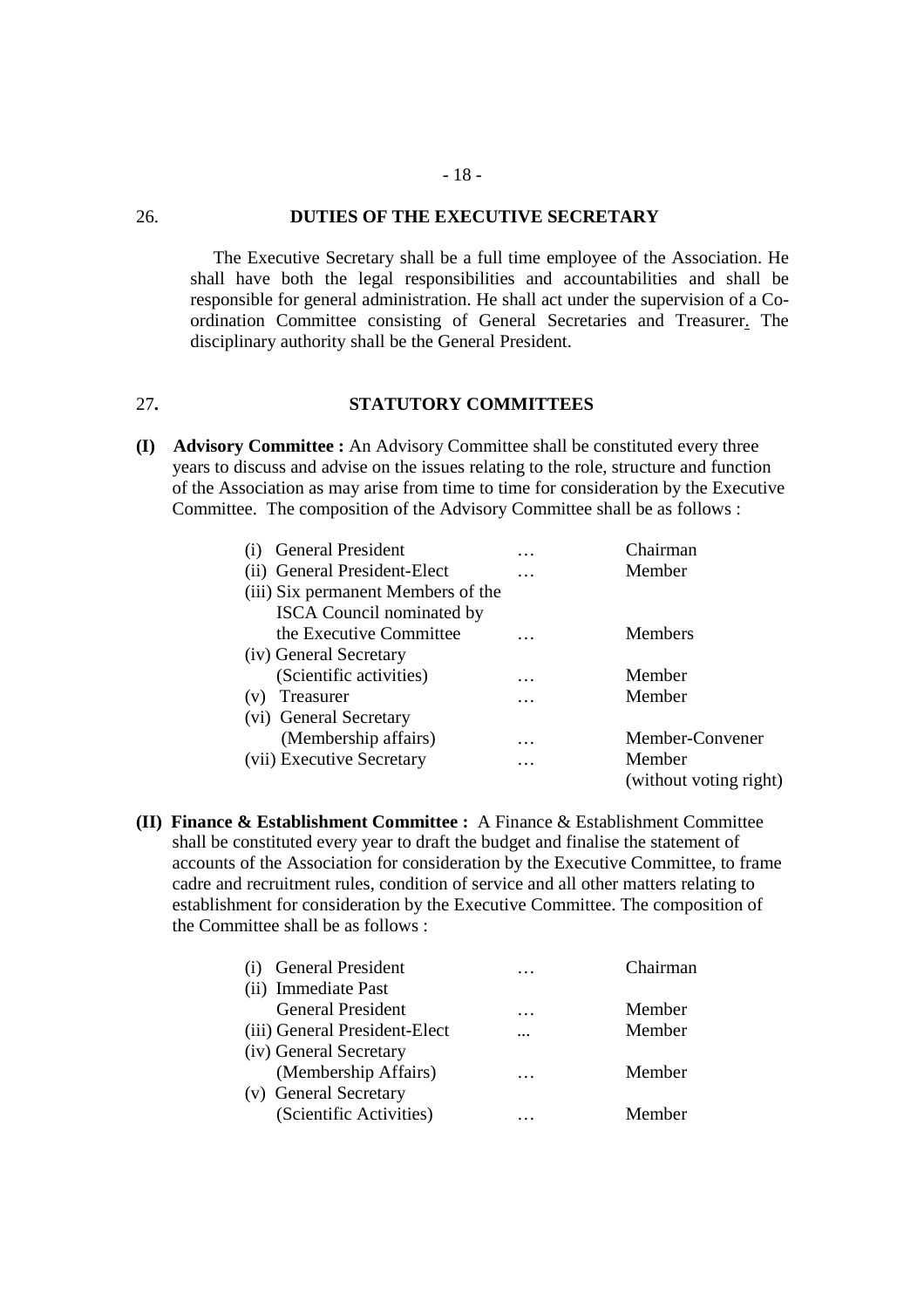| (vi) Nominee of DST        | $\cdots$ | Member                 |
|----------------------------|----------|------------------------|
| (vii) Treasurer            | $\cdots$ | Member                 |
|                            |          | -Convener              |
| (viii) Executive Secretary | $\cdots$ | Member                 |
|                            |          | (without voting right) |

## **(III) Publication Committee :**

**(A)**A Publication Committee shall be Constituted every year to help in editing the publications of the Association. The Committee shall consist of :

| <b>General President</b>      | $\cdots$ | Chairman               |
|-------------------------------|----------|------------------------|
| (ii) General President-Elect. | .        | Member                 |
| (iii) Treasurer               | $\cdots$ | Member                 |
| (iv) Editor-in-Chief          | $\cdots$ | Member                 |
| (v) One nominee of            |          |                        |
| <b>General President</b>      | .        | Member                 |
| (vi) General Secretary        |          |                        |
| (Scientific Activities)       | .        | Member                 |
| (vii) General Secretary       |          |                        |
| (Membership Affairs)          | .        | Member                 |
|                               |          | -Convener              |
| (viii) Executive Secretary    | .        | Member                 |
|                               |          | (without voting right) |
|                               |          |                        |

**(B)** There shall be an Editorial Board to help edit the Association's journal Everyman's Science. The Board shall comprise :

| 1. Editor-in-Chief                |   | hairman        |
|-----------------------------------|---|----------------|
| 2. Five Editors, one each         |   |                |
| representing the five areas, viz. |   |                |
| (a) Physical Sciences             |   |                |
| (b) Biological & Medical Sciences |   |                |
| (c) Earth Sciences, Engineering   |   |                |
| & Mateials Science,               |   |                |
| (d) Social Sciences and           |   |                |
| (e) Medical and Animal Sciences   |   |                |
| including Physiology              |   | <b>Members</b> |
| 3. General Secretary              |   |                |
| (Scientific Activities)           | . | Member         |
| 4. General Secretary              |   |                |
| (Membership Affairs)              | . | Member         |
|                                   |   | -Convener      |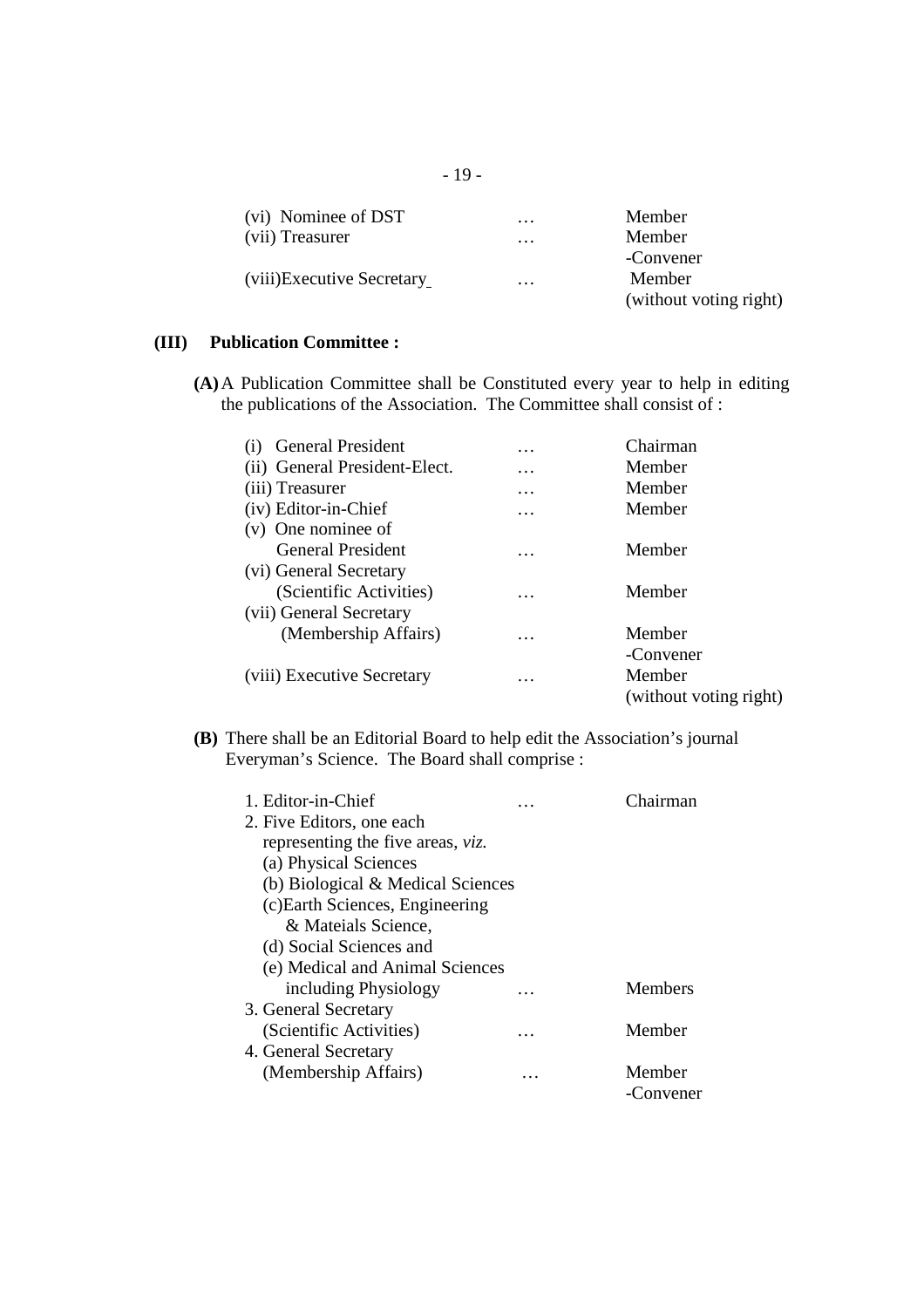| 5. Executive Secretary | $\cdots$ | <b>Editorial Secretary</b> |
|------------------------|----------|----------------------------|
|                        |          | $&$ Convener               |
|                        |          | (without voting right)     |
|                        |          |                            |

The Editor-in-Chief shall be nominated by the Executive Committee and the Editors shall be nominated by the General President in consultation with the Editor-in-Chief.

The term of the Editorial Board shall be three years. The assistance of the Editorial Board may also be sought for other publications of the Association.

**(IV) Endowment Committee :** An Endowment Committee shall be constituted every year to given recommendations in the matters related to endowments of the Association. The composition of the Committee shall be as below :

| <b>General President</b>      | $\cdots$ | Chairman               |
|-------------------------------|----------|------------------------|
| (ii) General President-Elect. | .        | Member                 |
| (iii) Two members from the    |          |                        |
| Council of ISCA nominated     |          |                        |
| by the Executive Committee    | .        | <b>Members</b>         |
| (iv) Treasurer                | .        | Member                 |
| (v) General Secretary,        |          |                        |
| (Scientific Activities)       | .        | Member                 |
| (vi) General Secretary        |          |                        |
| (Membership Affairs)          | .        | Member                 |
|                               |          | -Convener              |
| (vii) Executive Secretary     | $\cdots$ | Member                 |
|                               |          | (without voting right) |

**(V) Standing Committee on Science and Society :** A Standing Committee on Science and Society shall be constituted every three years to discuss various facets of Science and its Social Relations, to set-up their recommendations/suggestions. The composition of the Standing Committee on Science and Society shall be as follows :

| <b>General President</b>      | $\cdots$ | Chairman       |
|-------------------------------|----------|----------------|
| (ii) General President-Elect. | $\cdots$ | Member         |
| (iii) Three permanent Members |          |                |
| of the ISCA Council nominated |          |                |
| by the Executive Committee    | $\cdots$ | <b>Members</b> |
| (iv) Treasurer                | .        | Member         |
| (v) General Secretary,        |          |                |
| (Scientific Activities)       | .        | Member         |
|                               |          |                |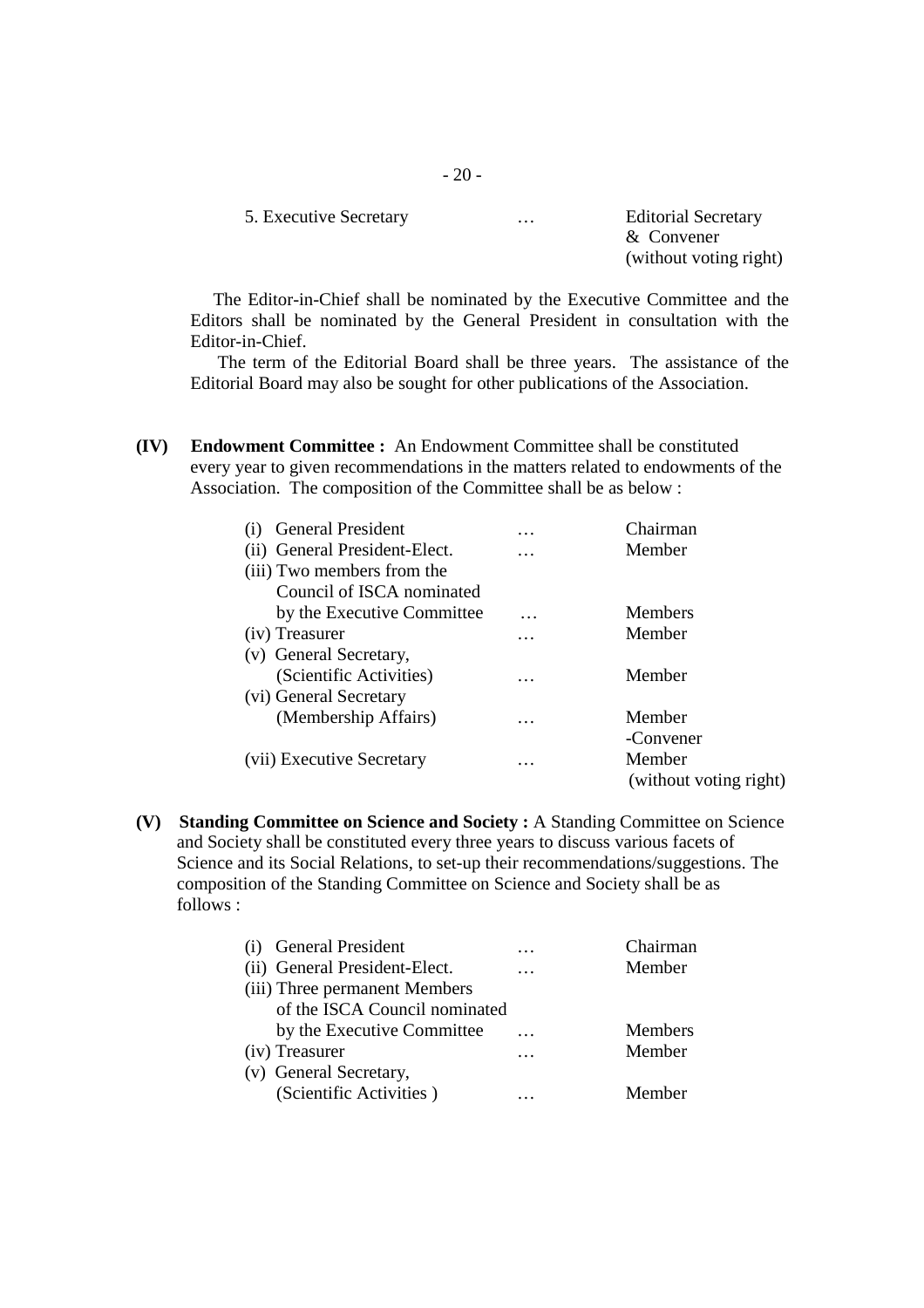| (vi) General Secretary    |          |                        |
|---------------------------|----------|------------------------|
| (Membership Affairs)      | $\cdots$ | Member                 |
|                           |          | -Convener              |
| (vii) Executive Secretary | $\cdots$ | Member                 |
|                           |          | (without voting right) |

#### 28. **APPLICATION FOR MEMBERSHIP**

 Applications for membership will ordinarily be dealt with by the General Secretary (Membership Affairs) at the Headquarters of the Association upto the  $15<sup>th</sup>$ December. After that date, application forms for membership will be available at the Office of the Local Secretaries, who will open a separate account for collection of membership fees. The amount thus realised, together with list of members enrolled by them, unused cards, shall be forwarded to the General Secretary (Membership Affairs) immediately after the close of the Congress.

### 29. **CHANGE OF REGULATIONS**

 The following procedure shall be observed for making any addition to, or alteration in the Regulations of the Association :

- (A)Proposal for additions to, or alteration in, the existing Regulations may be made by the Executive Committee, the Council, the Members with voting right or the Honorary Members of the Association. Such proposals, along with amendments, if any and the opinions thereon, of the Executive Committee and the Council, shall be placed before the General Body for its consideration at its Annual Meeting during the Session of the Congress.
- (B) The General Body shall have at least one month's previous notice of the proposals made by the Executive Committee or by the Council. At least six week's previous notice of proposals made by Members with voting right or Honorary Members shall be given to the General Body.
- (C) Proposals by Members with voting right or Honorary Members shall be sent to the General Secretary (Membership Affairs) so as to reach him at least two months before the meeting of the General Body at which they are to be considered. The General Secretary (Membership Affairs) shall circulate such proposals to all Members with voting right and Honorary Members at least six weeks before the meeting of the General Body.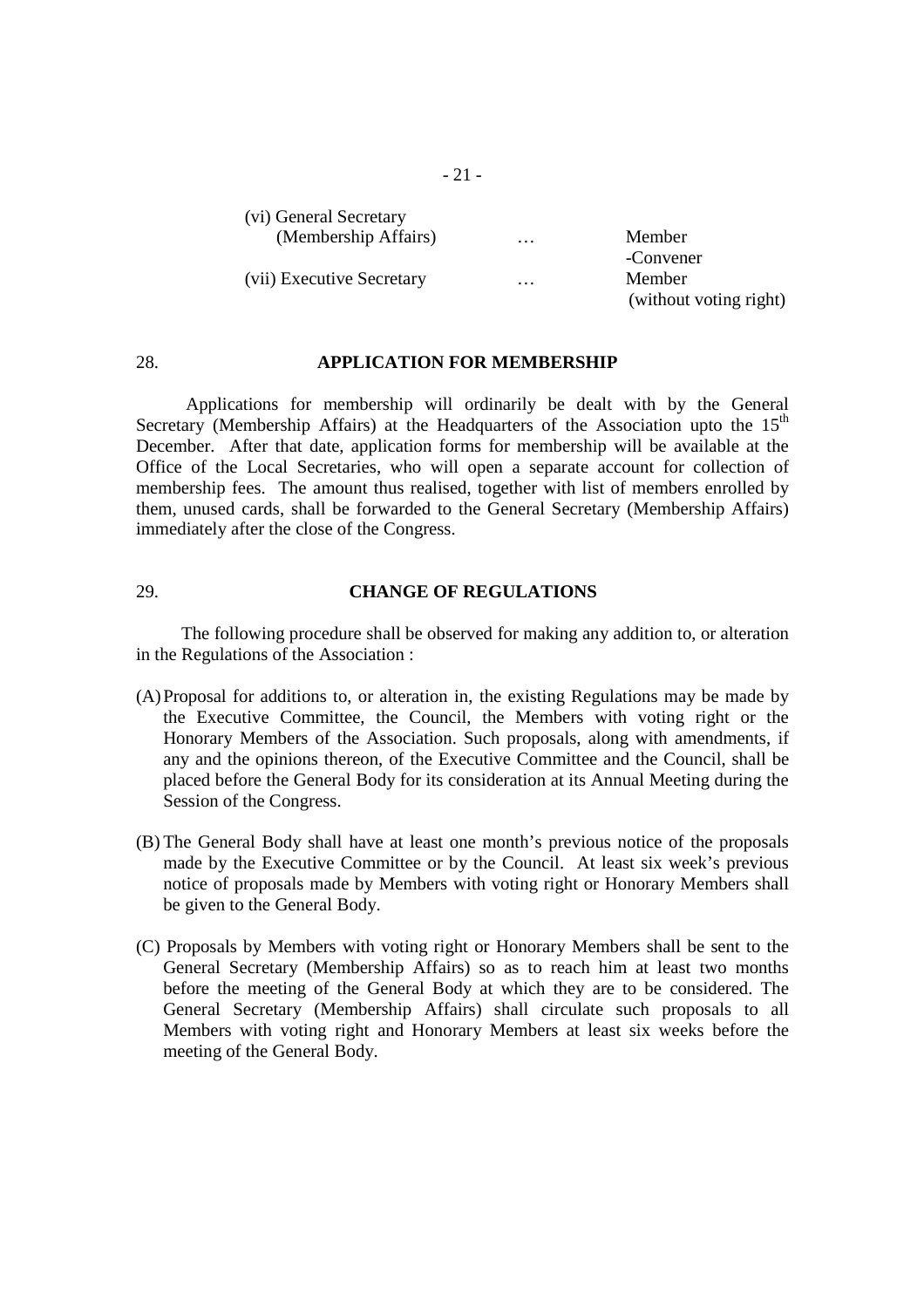- (D) Any amendments to the proposals circulated in accordance with Regulation 29(C) shall be sent by Members with voting right or Honorary Members to the General Secretary (Membership Affairs) so as to reach him at least a month before the meeting of the General Body. Amendments to proposals from the Executive Committee or the Council shall reach the General Secretary (Membership Affairs), at least two weeks before the meeting of the General Body.
- (E) At the meeting of the General Body, the voting on such proposals and amendments, shall be in accordance with Regulation 15 and the proposals shall be accepted if three-fourth of the number of Members (with voting right) present, cast their vote in favour of the proposals.

---------------------------

- 22 -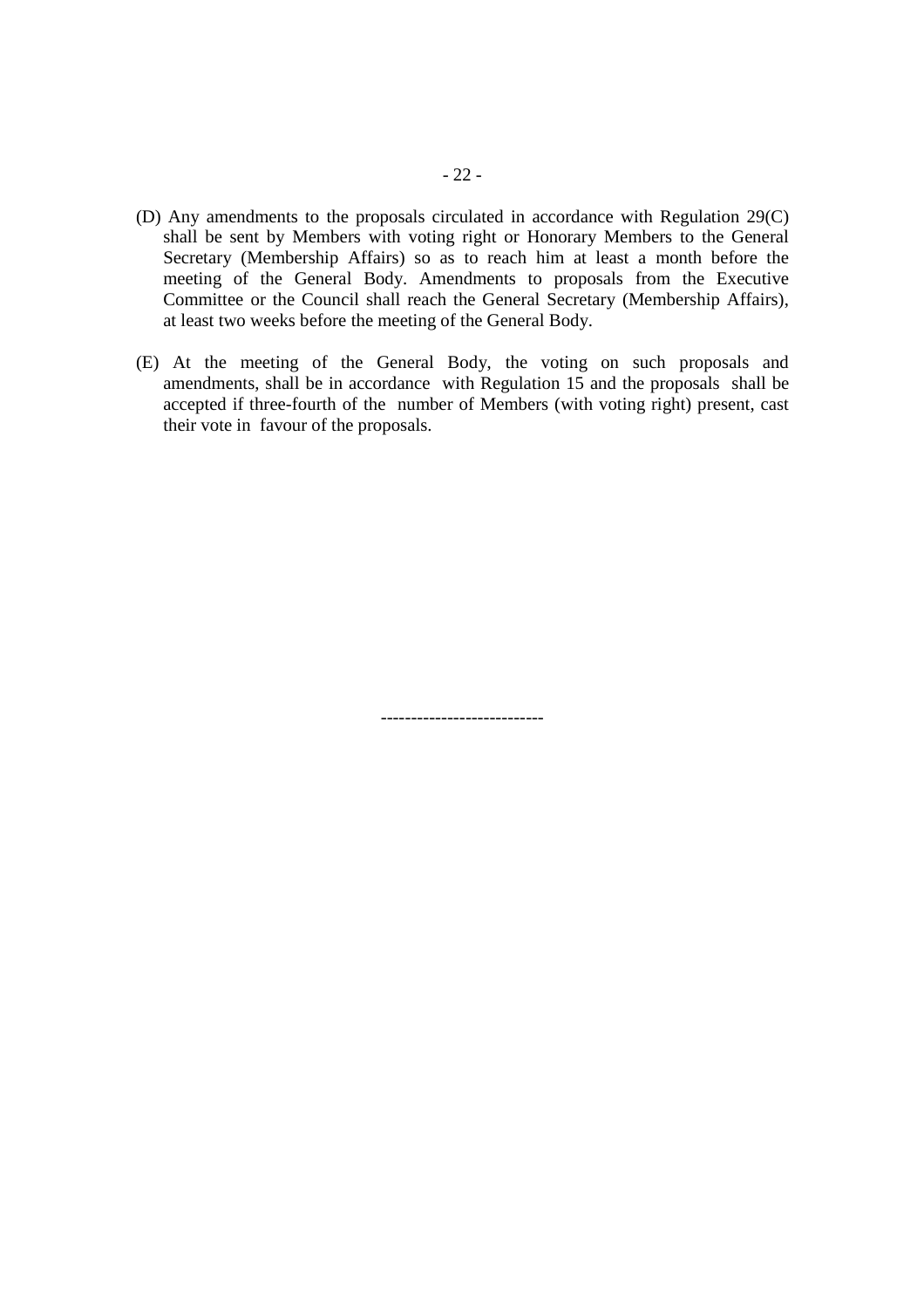## **BYE-LAWS**

### **1. ADDRESSES OF SECTIONAL PRESIDENTS**

- (i) The Sectional President shall deliver a Presidential Address, the time available for which will normally be 45 minutes. The manuscript of the address, ready for the press, should be received by the General Secretary (Membership Affairs) on or before  $31<sup>st</sup>$  October of the calendar year preceding the session. The manuscript of the address of any Sectional President received beyond the above date shall be printed by ISCA Office only at its earliest convenience. It should be accompanied by 6 copies each of short popular summary (about 500 words for the press) and more detailed technical summary for publication in scientific journals.
- (ii) The President shall be entitled to receive 50 copies of his address without charge, and additional copies at cost.
- (iii) Postage and stationery expenses, not exceeding a limit to be decided by the Executive Committee from time to time, as may be incurred in connection with the work by the Sectional Presidents and Conveners of Panels to be appointed by the Standing Committee on Science and Society, will be borne by the Association on production of a certificate.

### **2. PROCEDURE FOR COLLECTION OF PAPERS FOR THE SECTIONS**

 About the middle of April a printed circular will be forwarded to the President of each Section for sending these to workers in the branch of science with his Section is concerned, inviting them to contribute papers for presentation at the Session.

 The circular will contain a clause inviting workers as are not yet members of the Association to join as such.

In case of papers by joint authors, each author must be a member.

#### **3. SUBMISSION OF PAPERS**

(i) All papers submitted for presentation at the Session of the Congress shall be forwarded to the Sectional President so as to reach him not later than  $15<sup>th</sup>$  of September preceding the Session. The abstracts of only the papers received by the Sectional President on or before the  $15<sup>th</sup>$  of September, and accepted for presentation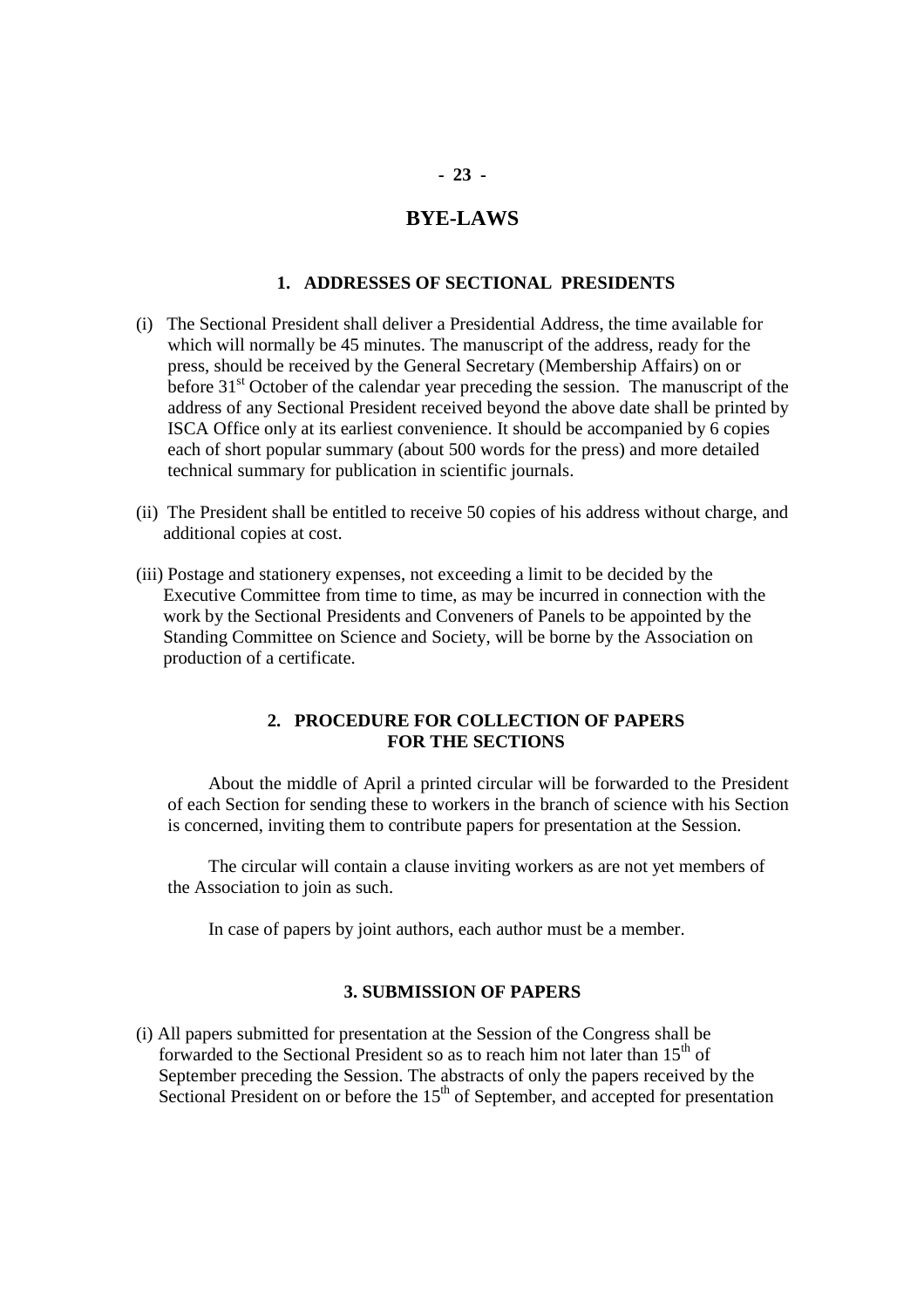at the Session, shall be printed in Part II of the Proceedings, such abstracts as do not conform to the requirements in respect of the limit in size etc. mentioned under Bye- Laws 3.(ii) will be withheld from publication even if the related papers be otherwise found suitable for presentation

- (ii) The NUMBER of papers, whether in single or in joint authorship, which could be accepted from a member for presentation at the Science Congress Session, is restricted to TWO. A copy of complete paper accompanied by an abstract, in triplicate, NOT exceeding ONE HUNDRED words and NOT containing any diagram or formula, should reach the Sectional President latest by SEPTEMBER 15 each year.
- (iii) All papers submitted for presentation at a Session of the Congress shall be checked by the General Secretary (Membership Affairs), in regard to the standing of the authors of the papers as members of the Association. Each paper together with a copy of its abstract shall be sent by Sectional President concerned to the General Secretary (Membership Affairs), after screening and acceptance, if found suitable. All reports of referees shall be confidential. The decision of the Sectional President regarding the acceptance of any paper shall be final.
- (iv) Abstracts of only the papers received by the Sectional President on or before the  $15<sup>th</sup>$  September and accepted for presentation at the Session, shall be printed in Part II of the Proceedings. No paper will be entertained after  $15<sup>th</sup>$  September.
- (v) **ISCA Programme for Young Scientists :** The programme enables Young Scientists to present their research work with opportunities to exchange ideas in relevant scientific problems with the counterpart and specialists. Only Members (Ordinary) who had paid their subscription on or before July 15 for the particular year and Life Members are eligible to apply for the ISCA Young Scientists Award Programme, provided their age does not exceed 32 years as reckoned on December 31, preceding calendar year of the Award.

 Four copies of the full paper along with 4 copies of abstract in about 300 words shall have to reach the office of the General Secretary (Membership Affairs) on or before August 16, preceding year of the Award. Full name, designation, address and date of birth supported by appropriate certificate and the section where it is desired to be presented shall have to be indicated clearly on the top of the first page of the full paper as well as on the top of 4 copies of abstract. A Member could present only 1 paper in only 1 section and not a second paper with the same or any other contents in any other sections, for the year under consideration for competing in the ISCA Young Scientist Award Programme. The Awards will be given during the Science Congress Session.